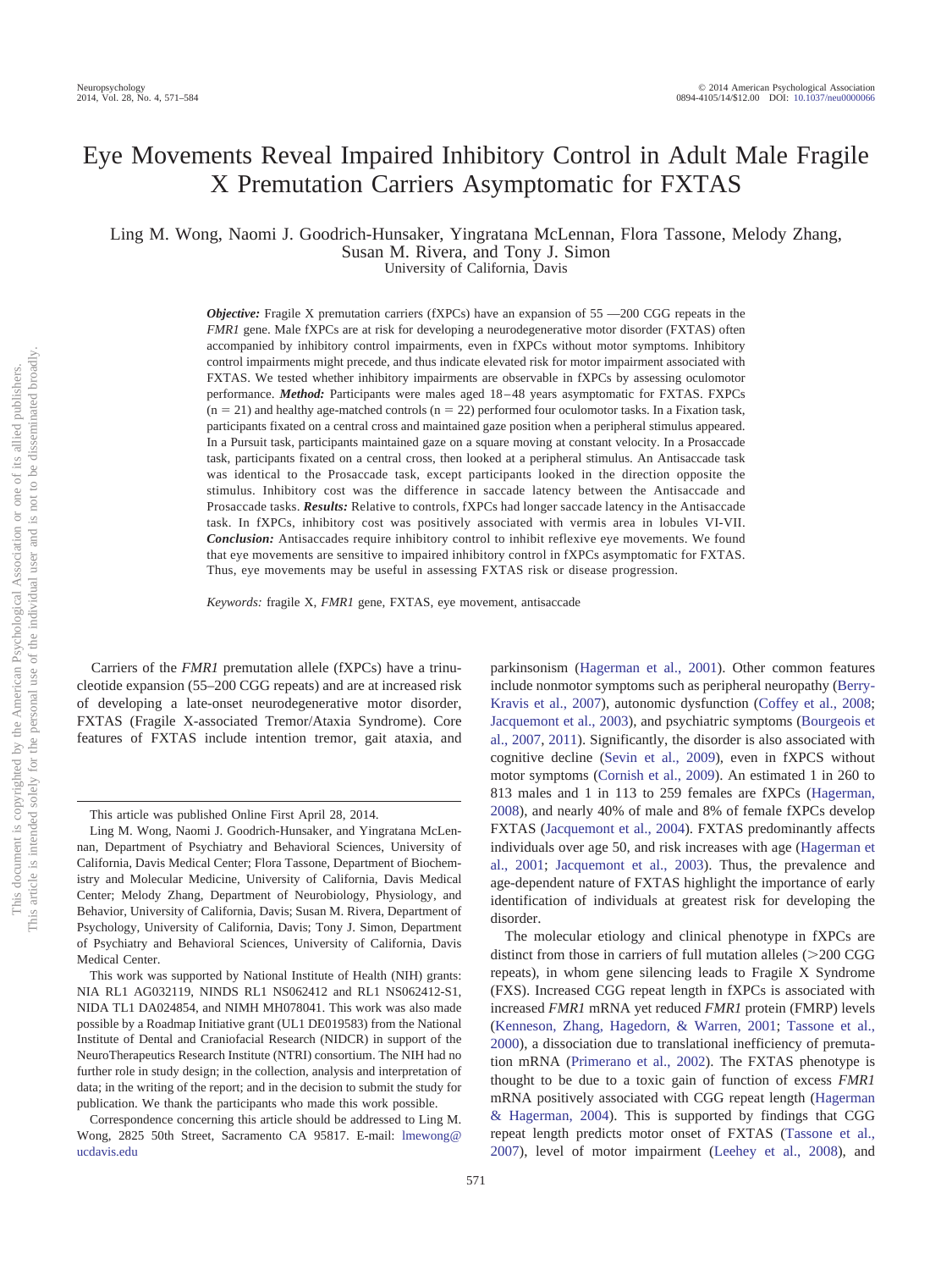FXTAS staging score (Grigsby et al., 2006), and that *FMR1* mRNA level predicts obsessive– compulsive and psychoticism symptoms in male fXPCs regardless of FXTAS status (Hessl et al., 2005).

It is unclear which phenotypic features are characteristic of all fXPCs or specific to FXTAS, and which are consistent or distinct between male and female fXPCs. Because female fXPCs have an unaffected *FMR1* allele on their second X chromosome, which is randomly expressed in 50% of their cells, they should be less affected than males. In general, results across studies support the notion that fXPCs of both sexes are affected in similar domains, and that male fXPCs tend to exhibit more profound impairments than female fXPCs.

# **Cerebellar Volume in FXTAS**

Decreased cerebellar volume has been observed in male and female fXPCs with FXTAS (Adams et al., 2007; Cohen et al., 2006), in male fXPCs irrespective of FXTAS status (Loesch, Litewka et al., 2005; Moore et al., 2004), and in male fXPCs asymptomatic for FXTAS (Battistella et al., 2013). Cerebellar vermis is similarly reduced in size in individuals with FXS, and this reduction is correlated with certain measures of cognitive impairment in females (Mostofsky et al., 1998; Reiss, Freund, Tseng, & Joshi, 1991). While it is unclear how much these findings may hold true across gender, it suggests that reduced cerebellar volume is a common feature across the *FMR1* spectrum, and that volume reductions in fXPCs may be linked to cognitive impairment.

Cerebellar anatomy and function is linked to executive and other cognitive functions, as described in several recent reviews (O'Halloran, Kinsella, & Storey, 2012; Koziol, Budding, & Chidekel, 2012; Stoodley & Schmahmann, 2010). Patients with cerebellar lesions exhibit impairments in executive function tasks such as sequencing, set-shifting, and verbal fluency, functional activation of the cerebellum is also observed in tasks involving switching, planning, and verbal fluency (see O'Halloran et al., 2012 for review). The cerebellum is anatomically and functionally segregated, with damage to vermis lobules VI and VII impacting cognitive functions, and damage to the vermis associated with neuropsychiatric disorders (Stoodley & Schmahmann, 2010). The involvement of the cerebellum with cognitive functions, and not just motor functions, is consistent with Ito's (1993) proposal that the cerebellum performs similar operations on information, regardless of its source. Motor functions, such as prosaccade amplitude, have been linked to volume of the vermis, indicating that vermis volume and functions attributed to the vermis can be correlated (Ettinger et al., 2005).

Cerebellar volume may relate to cognitive function in fXPCs. Reduced vermis size has been observed in several neuropsychiatric disorders associated with executive function impairments, including attention-deficit hyperactivity disorder (ADHD), autism, and schizophrenia (see O'Halloran et al., 2012 for review), although few studies examine distinct subregions of the vermis. Thus, given evidence of decreased cerebellar volume and impaired inhibitory control in fXPCs, examination of the relationship between the two could aid our understanding of anatomical and functional changes as fXPCs age and risk for developing FXTAS increases.

# **Executive Function in FXTAS**

Executive dysfunction is associated with FXTAS, particularly impairments in inhibitory control (Grigsby et al., 2008, 2007), which refers to the ability to suppress actions or thoughts that are inappropriate or irrelevant in a given context. Inhibitory control is conceptualized as comprising several domains: (1) *interference control*, suppression of irrelevant stimuli; (2) *cognitive inhibition*, suppression of irrelevant thoughts or cognitive processes; (3) *behavioral inhibition*, suppression of a prepotent response; and (4) *oculomotor inhibition*, suppression of reflexive saccades (Nigg, 2000). Individuals with FXTAS are observed to have impaired inhibitory control in several of these domains, including interference control (Stroop Color-Word Test; Brega et al., 2008), cognitive inhibition (Behavioral Dyscontrol Scale (BDS), Controlled Oral Word Association Task; Brega et al., 2008; Grigsby et al., 2006, 2007, 2008), and behavioral inhibition in fXPCs asymptomatic for FXTAS (Hayling sentence completion; Hunter, Sherman, Grigsby, Kogan, & Cornish, 2012).

Genetic variability is associated with executive function. Increased CGG repeat length is associated with poorer performance in some of these tasks (Grigsby et al., 2006, 2007), and modulates the effect of age on a behavioral inhibition task in fXPCs asymptomatic for FXTAS (Hayling sentence completion; Cornish, Hocking, & Moss, 2011; Hunter et al., 2012). Additionally, increased mRNA is associated with poorer BDS scores (Grigsby et al., 2007).

# **Executive Function in fXPCs Asymptomatic for FXTAS**

There are clinical signs of impaired inhibitory control even in fXPCs asymptomatic for FXTAS. In fXPCs, there is higher prevalence of ADHD diagnoses in women (Hunter, Rohr, & Sherman, 2010) and boys (Farzin et al., 2006), and increased ADHD symptoms in men (Dorn, Mazzocco, & Hagerman, 1994) and boys (Aziz et al., 2003). Furthermore, self-reported inattention and impulsivity in female fXPCs is positively associated with CGG repeat length (Hunter et al., 2008a). Indicative of impaired cognitive inhibition, fXPCs report higher levels of obsessive– compulsive symptoms, which are positively associated with mRNA levels (Hessl et al., 2005). There is also evidence in fXPCs of dysfunctional ability to inhibit inappropriate behaviors. For example, female fXPCs exhibit increased smoking (Hunter et al., 2010), while male fXPCs exhibit increased alcohol abuse and dependence, and are more likely than controls to endorse physical and verbal abusive behaviors (Dorn et al., 1994; Kogan, Turk, Hagerman, & Cornish, 2008).

Neuropsychological tests of executive function in fXPCs asymptomatic for FXTAS have yielded mixed results. Principal components analysis of several executive function tests revealed no differences between fXPCs and controls (Allen et al., 2011; Hunter et al., 2008b). Hunter et al. (2012), by combining samples from several preceding studies, found that fXPCs performed worse than controls on the Stroop, BDS, and Hayling Sentence Completion Part B. These discrepant findings may be due in part to variability in both age and CGG repeat length across samples. This possibility is supported by the findings that in fXPCs with  $>100$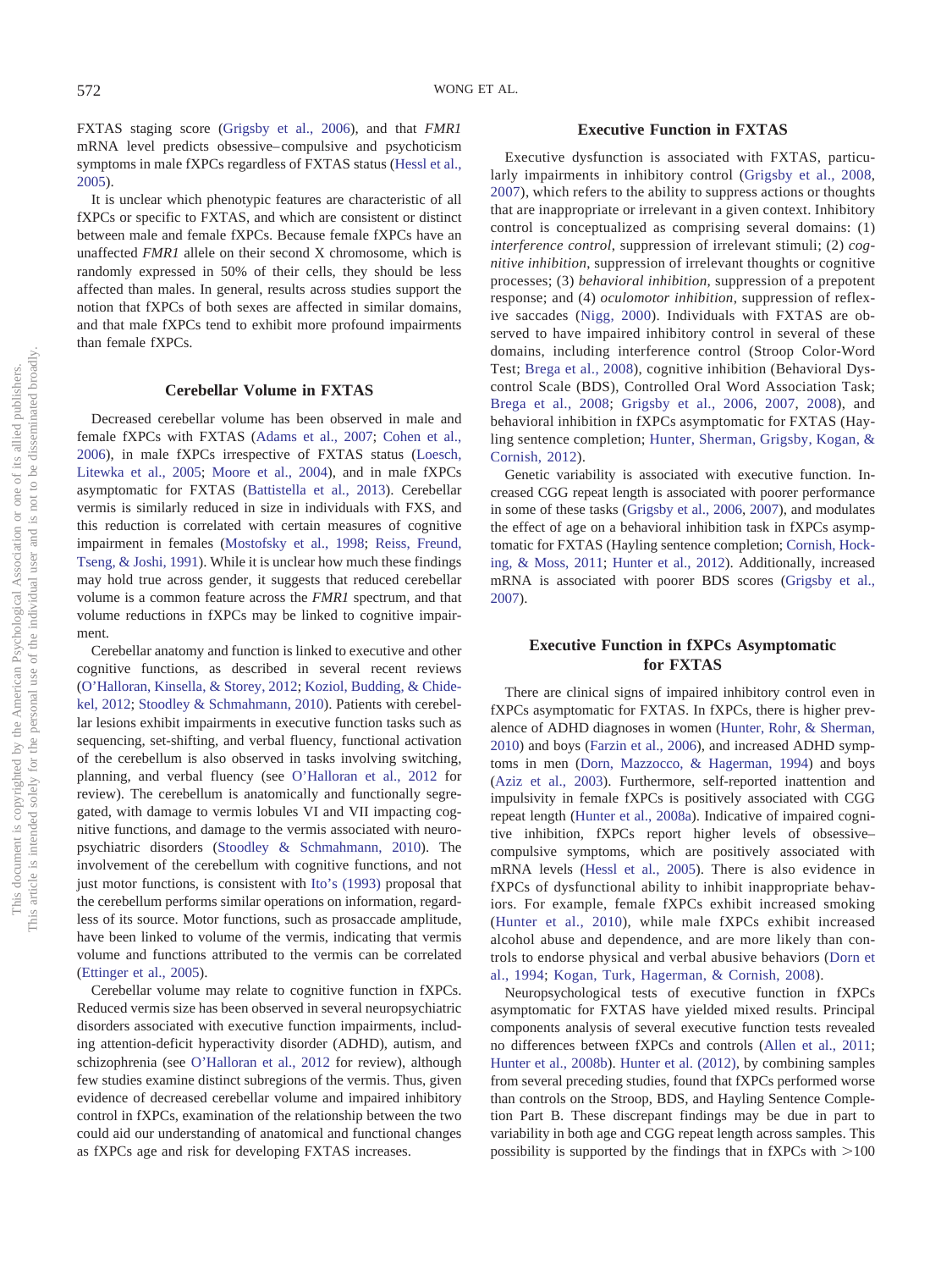trol.

## **Eye Movements and Inhibitory Control**

Eye movement measures of inhibitory control have several advantages relative to traditional neuropsychological tests. First, fXPCs are at risk for developing a neurodegenerative motor disorder, so an inhibitory control task with a prominent motor component is ideally suited for use as a possible biomarker. Second, eye movement measures from different paradigms can be used to distinguish cognitive and motor characteristics. For example, the prosaccade task assesses motor function, while the antisaccade task requires both inhibitory control and motor function. Subtracting saccade latency in the prosaccade task from latency in the antisaccade task provides a measure of inhibitory control that is independent of motor demand. Third, tasks that rely on reaction time (RT) measures can only measure the focus of attention at a single moment in time (one RT per trial), while eye movements can be recorded continuously. These additional data points allow for improved delineation of the time course of attention shifts. Fourth, other inhibitory tasks such as the Stroop use facilitation and interference effects to infer attentional engagement, while eye movements are a more direct measure of attention engagement: unless instructed otherwise, the foveated location is usually the attended location. Finally, slowed or enhanced psychomotor speed in one group relative to another, such as in female fXPCs but not male fXPCs (Goodrich-Hunsaker et al., 2011c; Wong et al., 2012), can affect performance and complicate interpretations of differences or lack thereof in RT. It is important that eye movement measures relate to traditional neuropsychological measures in patient populations with inhibitory control impairments. For example, in patients with schizophrenia, antisaccade errors correlate with perseverative errors on the Wisconsin Card Sorting Task, which reflect a failure of inhibition (Crawford, Haeger, Kennard, Reveley, & Henderson, 1995; Levy et al., 1998).

If dysfunctional inhibitory control processes underlie the FXTAS phenotype, impaired oculomotor control might be present in the absence of FXTAS symptoms. Indeed, there is evidence that executive function impairments could precede FXTAS symptoms, because fXPCs without FXTAS demonstrate impairments on tests of executive function (Moore et al., 2004), even in fXPCs without motor symptoms (Cornish et al., 2009), and risk for cognitive decline in fXPCs increases with CGG repeat length (Sevin et al., 2009). However, due to a paucity of evidence in fXPCs, it is unknown whether oculomotor abnormalities are prevalent in FXTAS or whether they precede the onset of other FXTAS motor signs. In neurodegenerative disorders other than FXTAS, eye movements can provide valuable markers of disease severity or progression (see Anderson and MacAskill (2013) for a review).

## **Purpose**

The purpose of this study was to examine whether eye movements are sensitive to impairments in fXPCs, and whether these impairments relate to reductions in cerebellar vermis size. Our first aim was to determine whether fXPCs asymptomatic for FXTAS exhibit impaired inhibitory control in the oculomotor domain. Oculomotor control to suppress a reflexive saccade is required in fixation and antisaccade tasks, but not in prosaccade and smooth pursuit tasks. Given our hypothesis that fXPCs exhibit impaired inhibitory control, we anticipated they would exhibit a selective impairment in tasks requiring oculomotor control. Our second aim was to examine the relationship between cerebellar vermis volume, executive function, and eye movement function. While several studies report reduced cerebellar vermis volume or impaired executive function in fXPCs, the relationship between the two in fXPCs is unclear. Examination of both structure and function in fXPCs will help inform a neurodevelopmental understanding of the fXPC phenotype.

# **Method**

#### **Participants**

Participants were 43 men aged 18 to 48, including 22 healthy controls (HCs) and 21 fragile X premutation carriers (fXPCs; Table 1). FXPCs had at least one family member with FXS. All participants had normal or corrected-to-normal vision.

Participants were recruited through the NeuroTherapeutics Research Institute (NTRI) at the Medical Investigation of Neurodevelopmental Disorders (MIND) Institute at the University of California, Davis Medical Center, and from the community through recruitment advertisements. FXPCs were recruited from known FXS pedigrees, and HCs were recruited from pedigrees or the community. Exclusion criteria were: acute medical condition such as renal, liver, or cardiac or other disease that may be associated with brain atrophy or dysfunction; current or past history of major *DSM-IV* Axis I psychiatric disorder; history of head trauma, toxic encephalopathy, encephalitis, or bacterial meningitis; history of

| Table 1                                              |  |  |
|------------------------------------------------------|--|--|
| Participant Descriptive Statistics and FMR1 Measures |  |  |

|               | HC               |              |                  |       | <b>fXPC</b> |            |                  |       |          |                 |
|---------------|------------------|--------------|------------------|-------|-------------|------------|------------------|-------|----------|-----------------|
|               | $\boldsymbol{n}$ | Range        | $\boldsymbol{M}$ | SD    | n           | Range      | $\boldsymbol{M}$ | SD    |          | <i>p</i> -value |
| Age           | 22               | $18 - 40$    | 30.1             | 6.44  | 21          | $22 - 48$  | 32.2             | 7.74  | $-0.93$  | 0.36            |
| Full scale IO | 18               | $87 - 142$   | 118.6            | 13.27 | 21          | $91 - 143$ | 116.7            | 13.68 | 0.45     | 0.66            |
| CGG repeats   | 17               | $20 - 44$    | 29.59            | 5.3   | 21          | $55 - 146$ | 97.33            | 24.63 | $-12.26$ | < 0.001         |
| mRNA          | 15               | $1.1 - 1.76$ | 1.43             | 0.23  | 18          | 1.85–7.81  | 3.05             | 1.34  | $-5.08$  | < 0.001         |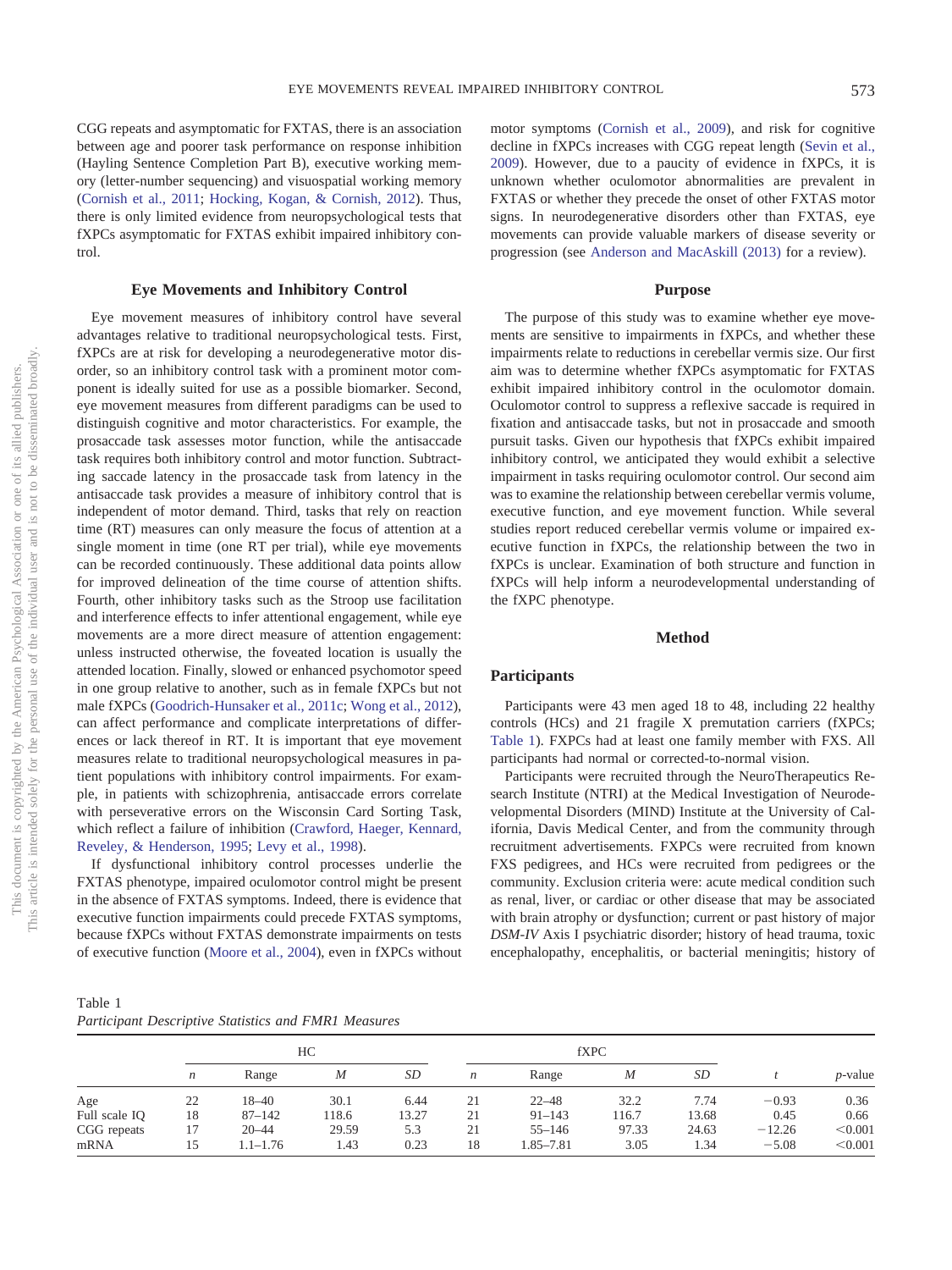alcoholism or drug problem and use of medication that affects cerebral blood flow (e.g., current beta blockers). This study was approved by the Institutional Review Board at the University of California, Davis Medical Center and conformed to institutional and federal guidelines for the protection of human participants. All participants provided written informed consent prior to participation.

#### **Procedure**

We conducted this experiment as part of a larger study (see Wong et al. (2012); other manuscripts in preparation). The study visit involved administration of neuropsychological tests, a blood draw, and a battery of cognitive tests. All fXPCs were evaluated by a physician and determined to be asymptomatic for FXTAS. All control participants completed the Tremor Disability Rating Scale (Jacquemont et al., 2004). One control participant reported difficulty or disability performing any of the 31 common actions (i.e., "using eyedrops" and "threading a needle"). Because this participant's performance was not extreme (black triangle in figures), he was included in all analyses as a HC.

**Molecular assays.** Molecular data were *FMR1* CGG repeat length and mRNA expression level. Genomic DNA was isolated from peripheral blood leukocytes using standard methods (Puregene Kit; Gentra Inc., Valencia, CA). Repeat length was determined using Southern blot analysis and PCR amplification of genomic DNA as described previously (Tassone, Pan, Amiri, Taylor, & Hagerman, 2008). All quantifications of *FMR1* mRNA were performed using a 7900 Sequence detector (PE Biosystems).

**Psychological assessment.** Full scale IQ (FSIQ) was measured using either the Wechsler Adult Intelligence Scale, third edition (WAIS-III) (Wechsler, 1997) or the Wechsler Abbreviated Scale of Intelligence (WASI) (Wechsler, 1999). Due to time constraints during testing, FSIQ data were not available from 3 HCs.

**ADHD assessment.** ADHD diagnoses are more prevalent, and symptoms more elevated, in fXPCs relative to controls (Hunter et al., 2010; Farzin et al., 2006; Dorn et al., 1994; Aziz et al., 2003). Adults with ADHD have been found to produce longer saccade latencies and increased anticipatory saccades (Carr, Nigg, & Henderson, 2006). Therefore, we measured ADHD status as a potential confound of oculomotor performance, which requires both attention and inhibitory control. ADHD status was measured using the 66-item Conners' Adult ADHD Rating Scale (CAARS) (Conners, Erhardt, & Sparrow, 1999). Participants completed a self-report, and an observer report was completed by a spouse, partner, family member, or close friend. Scores were adjusted according to established age and sex norms. Due to time constraints during testing and inability to collect observer reports during testing, ADHD data were not available from all participants.

**Behavioral tasks.** All experiments were presented via E-Prime 2.0.8.90 (http://www.pstnet.com) on a Tobii T120 monitor (http://www.tobii.com), and gaze data were collected via Tobii Studio 2.3.2.0 eye-tracking software at a rate of 120 Hz. Participants were seated 60 cm from the eye-tracking monitor in a chin rest to maintain head position. Participants were calibrated using a 5-point system prior to the eye-tracking. Participants were observed during task performance to ensure appropriate task performance and gaze data quality, and were recalibrated between tasks

as necessary. Each task began only after the participant successfully completed practice trials to demonstrate understanding of task instructions. In each trial, participants fixated on a centrally presented cross, and the trial began after the eye-tracker determined that the participant's gaze was within  $1^{\circ}$  visual angle (VA) of the center for 150 ms.

*Fixation.* Participants maintained gaze position when the cross disappeared or a peripheral stimulus appeared. In the gap condition, the cross disappeared for a variable duration (200, 400, 600, or 800 ms) before the stimulus appeared. In the no-gap condition, the cross remained present during stimulus presentation. The stimulus was a black circle subtending 1.25° VA, positioned randomly 4.5– 4.6° VA above, below, to the left, or to the right of fixation, appearing for 1,000 ms. A variable intertrial interval (250 or 500 ms) was included to jitter the timing of the trials. Participants completed 80 trials, separated into four blocks. The dependent measure was maximum gaze deviation from center.

*Smooth pursuit.* Participants maintained gaze during target presentation on a square moving at constant velocity. When the square appeared, the fixation cross disappeared. The square subtended 0.5° VA in either direction, and appeared randomly above, below, to the left, or to the right of fixation for 500 ms, then moved across the screen for 2,000 ms at a constant speed of 12° VA/sec. A variable intertrial interval (250 or 500 ms) was included to jitter the timing of the trials. Participants completed 64 trials, separated into four blocks.

Because pursuit initiation is distinct from pursuit maintenance, and to reduce the potentially confounding effect of preparing to stop pursuit, the time window for analysis began 250 ms after target movement onset and ended 250 ms before target movement offset. Thus, the duration of the analyzed tracking window was 1,500 ms. Dependent saccade measures were: number of anticipatory (in the same direction of target movement but increased position error), back-up (in the opposite direction of target movement), catch-up (in the same direction of target movement with decreased position error), and total saccades (sum of the three saccade types). Additional dependent measures were: closed loop pursuit gain (CLPG), calculated as the ratio of eye velocity to target velocity; and root mean square error (RMSE), calculated by squaring the distance between gaze and target position at each time point, then obtaining the average of the square root of these values.

*Prosaccade.* Participants looked at the stimulus that appeared in the periphery. They were instructed that if the target appeared a certain distance to the left, for example, they were to look the same distance to the left. In the gap condition, the cross disappeared for 200 ms before the stimulus appeared, while in the no-gap condition, the cross remained present during stimulus presentation. The stimulus was a black circle filled with a  $3 \times 3$  checkerboard pattern and subtending 1.25° VA, positioned randomly 4.5–4.6° VA above, below, to the left, or to the right of fixation, appearing for 1,000 ms. A variable intertrial interval (200, 400, or 600 ms) was included to jitter the timing of the trials. Participants completed 72 trials, separated into three blocks. Several dependent measures were collected: (1) latency, (2) speed, and (3) magnitude of initial saccade; and (4) number of anticipatory saccades, defined as saccades during gap presentation.

*Antisaccade.* The task parameters were identical to those in the Prosaccade task, except participants were instructed to look in the direction opposite the stimulus that appeared in the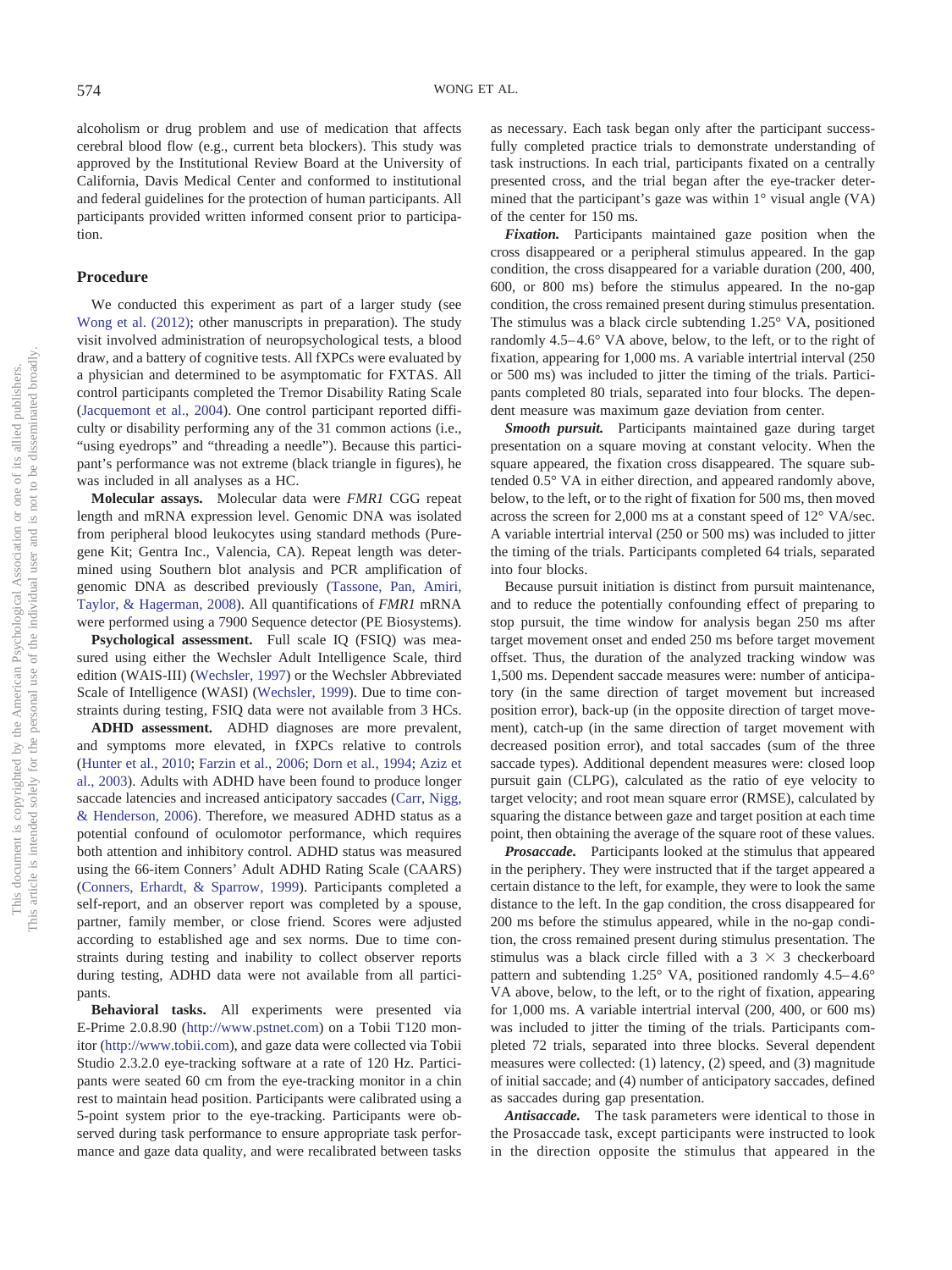This document is copyrighted by the American Psychological

This article is intended solely for the personal

periphery. They were instructed that if the target appeared a certain distance to the left, for example, they were to look the same distance to the right. The dependent measures were identical to those in the Prosaccade task. An additional dependent measure was percentage of trials with directional errors. These were trials in which the initial saccade was not in the same direction as the target.

*Structural MRI.* Magnetic resonance images (MRI) of the participants were collected. Midsagittal slices were used to calculate cerebellar vermis volume. Two independent raters (LMW and MZ) manually traced four subregions: 1) lobules I-V, 2) lobules VI-VII, 3) lobule VIII, and 4) lobules IX-X. Interrater reliability was 95.0% or greater for overall vermis area and each of these four subregions.

*MRI acquisition.* MR images were obtained using a Siemens Trio 3T scanner at the University of California, Davis Imaging Research Center. One of the two 3D T1-weighted magnetizationprepared rapid gradient echo (MPRAGE) MRI sequences were acquired for each participant. One sequence consisted of 208 contiguous sagittal slices with TR (repetition time)  $= 1,900$  ms; TE (echo time) = 2.26 ms; in-plane resolution =  $0.47 \times 0.47$  mm; slice thickness =  $0.95$  mm; flip angle =  $9^\circ$ ; field of view of 207; and an acquisition matrix of  $512 \times 512$ . The second sequence consisted of 192 contiguous sagittal slices with  $TR = 2170$  ms; TE = 4.86 ms; in-plane resolution =  $1 \times 1$  mm; slice thickness = 1 mm; flip angle =  $7^{\circ}$ ; field of view of 192; and an acquisition matrix of  $256 \times 256$ .

*MRI preprocessing.* Using the Automatic Registration Toolbox (ART) acpcdetect module (http://www.nitrc.org/projects/art/), the original acquired images were put into basic alignment so that the anterior commissure (AC) and posterior commissure (PC) were along a horizontal plane. This initial alignment, often referred to as AC-PC alignment, is a rigid-body (i.e., three-translation and threerotation) transformation.

Using Advanced Normalization Tools (ANTs; http://www.picsl .upenn.edu/ANTS/), the images were then corrected for signal intensity inhomogeneity caused by nonuniformities in the radio frequency (RF) receiver coils implementing the N4 bias field algorithm (Sled, Zijdenbos, & Evans, 1998). The images were also normalized to have an intensity range between 0 and 100 with linear scaling by using histogram matching to the template image.

Finally, brain extraction and three-tissue segmentation were achieved using a new method, Atropos, that is a part of ANTs. Simply, the process involves taking a template brain—we used the MNI ICBM152 2009c Nonlinear Symmetric template with isotropic 1 mm voxels as standard space—and aligning it to a participant image to provide a rough template-based brain extraction. We used the symmetric diffeomorphic transformation model (SyN) approach (Avants, Epstein, Grossman, & Gee, 2008), because of its ability to capture large deformations (e.g., when brain lesions are present) while maintaining topology. Individual participant brain masks were generated by applying the nonlinear warp to the template brain mask. Spatial prior probability maps of the three tissues were also generated by applying the nonlinear warp to the template priors. Then, Atropos was used to acquire three-tissue classification by implementing the spatial prior probability maps for each participant. Gray matter, white matter, and CSF masks were generated for

each participant. By combining gray matter and white matter volumes, total brain volumes were acquired for each participant.

## **Statistical Analyses**

**Behavioral tasks.** For all tasks, gaze position at each time point was determined by averaging gaze position from both eyes. For the fixation and saccade tasks, saccades were identified as eye movements with velocity exceeding 100° VA/sec with at least 16 ms duration. In the Pursuit task, due to a low number of highvelocity eye movements, saccades were identified as eye movements with velocity exceeding 50° VA/sec with at least 16 ms duration. For each participant and gap duration, outlier trials were identified as having a dependent measure greater than three times the interquartile range (IQR) or less than three times the IQR, and were excluded from analyses. The dependent measure for outlier determination was gaze deviation in the Fixation task, saccade latency in the prosaccade and antisaccade tasks, and total number of saccades in the Pursuit task.

Similarly, for each group outlier participants were identified and excluded from analyses. Linear regression models with gap duration (except in Pursuit), group, age, and group  $\times$  age interaction as predictors were assessed for each dependent variable for each task. If the main effect of age was significant, the effect of age was then examined within each group. In fXPCs, Pearson's correlations between CGG repeat length and mRNA were also assessed.

**Structural MRI.** Area for each region was calculated as the average value between raters. Area was normalized by dividing by total brain volume, and normalized area was used for all subsequent statistical tests. T tests were used to identify differences in area between fXPCs and HCs. Pearson's correlations were used to identify relationships between normalized vermis area and behavioral performance measures (both groups) and molecular variables (CGG and mRNA; fXPCs only).

# **Results**

## **Study Sample**

A total of 22 HCs and 21 fXPCs performed the tasks (see Table 1). Of these, some participants were excluded due to technical difficulties during data collection (two fXPCs in Fixation and one HC in the remaining three tasks). Thus, usable data were obtained from 22 HCs and 19 fXPCs for the Fixation task, and from 21 HCs and 21 fXPCs for the remaining three tasks. One participant was ineligible for MRI.

The mean age ( $\pm$  SD) was 30.14  $\pm$  6.44 for HCs and 32.17  $\pm$ 7.74 for fXPCs, which did not differ significantly  $(t = -0.93, p =$ .36). The mean CGG repeat length was  $29.59 \pm 5.30$  for HCs and 97.33  $\pm$  24.63 for fXPCs, which differed significantly  $(t = -12.26, p < .001)$ . One participant expressed two variants of the premutation allele (120 and 156). Because his performance was not extreme in any task, he was included in all analyses. To assess the effect of CGG repeat length on performance, separate correlations were tested using his mean (138) or higher (156) CGG value. The mean mRNA value was  $1.43 \pm 0.23$  (range: 1.10–1.76) for HCs and  $3.05 \pm 1.34$  (range: 1.85–7.81) for fXPCs, which differed significantly  $(t = -5.08, p < .001)$ .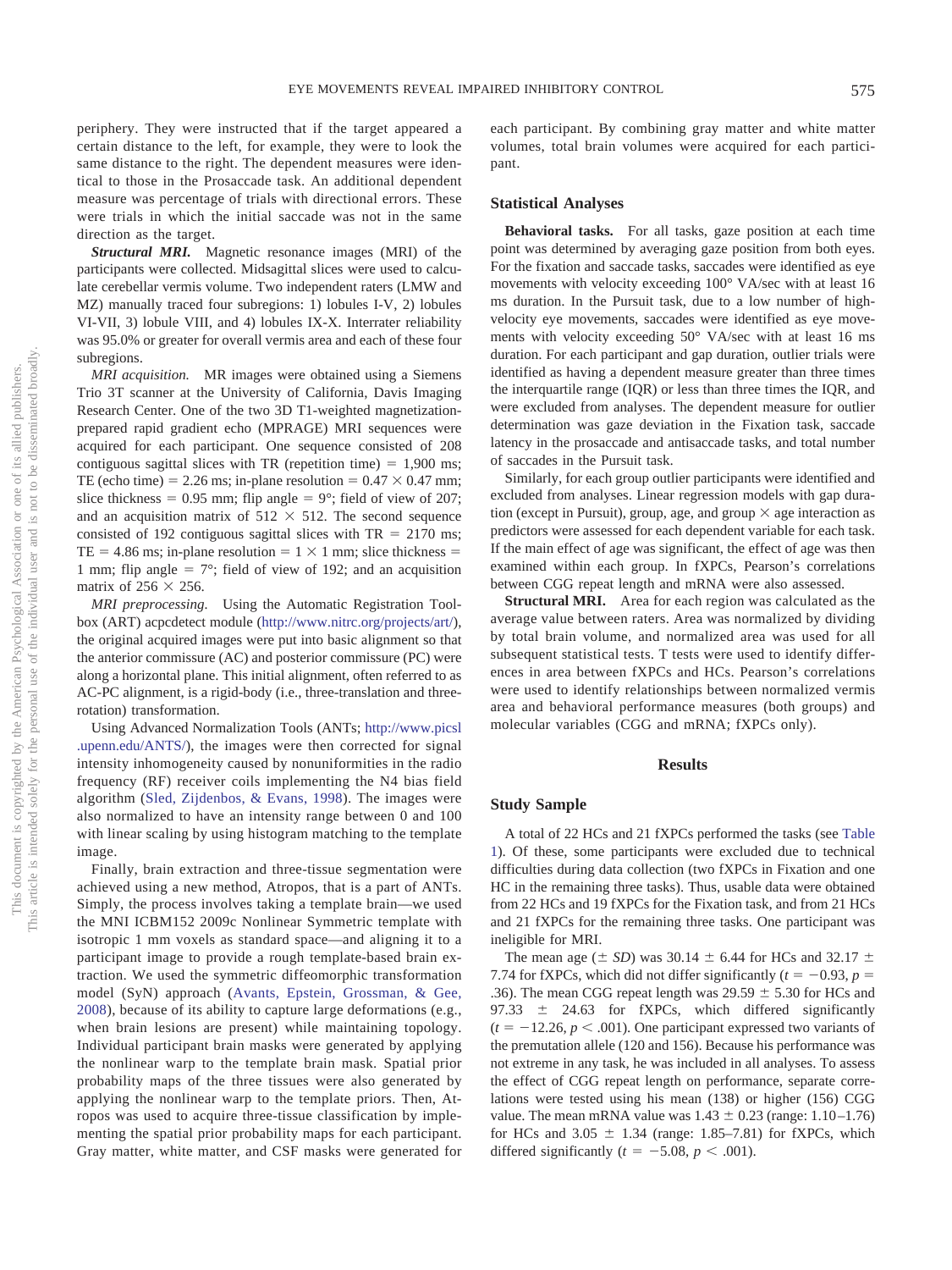Mean FSIQ was  $118.6 \pm 13.27$  for HCs, and  $116.7 \pm 13.68$  for fXPCs, which did not differ between groups ( $t = 0.45$ ,  $p = .66$ ). ADHD self-report data were available from 20 HCs and 18 fXPCs, and observer-report data were available from 19 HCs and 15 fXPCs. None of the ADHD subscale scores differed between groups (all *p*s .33). No participants met ADHD criteria on both the self- and observer report, though one HC and four fXPCs met ADHD criteria on the Total Symptoms subscale of the self-report.

## **Outlier Identification**

Because several participants met outlier criteria, they were excluded from task-specific analyses. Four participants were excluded from the Fixation (one HC, one fXPC), Prosaccade (one fXPC), Antisaccade (one HC), and Pursuit (one HC) tasks. The outlier in the Prosaccade task was also an outlier in the Fixation task.

Thus, analyses included 21 HCs and 18 fXPCs in the Fixation task, 21 HCs and 20 fXPCs in the Prosaccade task, 20 HCs and 21 fXPCs in the Antisaccade task, and 20 HCs and 21 fXPCs in the Pursuit task.

The number of trials excluded for meeting outlier criteria did not differ between groups for any task (all  $p_s > .37$ ). The mean number of trials excluded was low in the Fixation (HCs:  $0.05 \pm$ 0.22, fXPCs:  $0.17 \pm 0.51$ ), Pursuit (HCs:  $0.10 \pm 0.31$ , fXPCs:  $0.19 \pm 0.51$ ), Prosaccade (HCs:  $0.52 \pm 0.98$ , fXPCs:  $0.35 \pm 0.93$ ), and Antisaccade (HCs:  $0.85 \pm 0.81$ , fXPCs:  $1.00 \pm 1.55$ ) tasks.

#### **Oculomotor Performance**

Table 2 shows the results from regression models. Table 3 shows the within-group associations between oculomotor performance and age (both groups), and CGG repeat length (fXPCs only).

Fixation. Fixation requires inhibitory control to inhibit reflexive eye movements toward distractors. As seen in Figure 1, although the within-group associations with age were not significant, the group  $\times$  age interaction was significant,  $F(1, 190) = 8.97$ ,  $p =$ .003, such that gaze deviation increased with age for HCs  $(r = .14, )$  $p = .56$ ), but decreased with age in fXPCs ( $r = -0.33$ ,  $p = .18$ ). The main effects of group and age were not significant.

**Smooth pursuit.** Smooth pursuit requires eye movements designed to match eye position with anticipated position of a moving target. As seen in Figure 2, there were no effects of group or age on anticipatory, back-up, catch-up, or total saccades (all  $ps > .40$ ). Nor were there effects of group or age on CLPG or RMSE (all  $p s > .13$ ).

Prosaccade. Prosaccades are reflexive eye movements generated toward a target. As seen in Figure 3, there were no effects of group, age, or group  $\times$  age interaction for any of the four measures. Within-group comparisons revealed that anticipatory responses increased with age in HCs  $(r = .43, p = .05)$  but not in fXPCs  $(r = .20, p = .40)$ , but the interaction between group and age was not significant,  $F(1, 77) = 1.90, p = .17$ .

**Antisaccade.** Antisaccades require inhibitory control to inhibit reflexive eye movements toward a target, as well as movement generation in the opposite direction. As seen in Figure 4, fXPCs produced longer latencies than HCs to initiate saccades,  $F(1, 77) = 13.23, p < .001$ . Number of anticipatory saccades

increased with age,  $F(1, 77) = 7.01$ ,  $p = .01$  across groups. This was driven by an association with age in HCs  $(r = .46, p = .04)$ , but not in fXPCs ( $r = .43$ ,  $p = .92$ ). There was a group  $\times$  age interaction for errors,  $F(1, 77) = 14.80, p < .001$ . Error increased with age in HCs ( $r = .58$ ,  $p = .007$ ), but not in fXPCs ( $r = -0.19$ ,  $p = .40$ ).

*Inhibitory cost.* Inhibition cost was calculated as the difference in mean latency between antisaccades and prosaccades. The effect of group was significant,  $F(1, 77) = 9.42$ ,  $p = .03$ , such that fXPCs exhibited greater cost. The group  $\times$  age interaction was significant,  $F(1, 75) = 5.25$ ,  $p = .02$ , such that there was a trend for cost to increase with age in HCs  $(r = .29, p = .06)$  but not in fXPCs  $(r = -0.23, p = .15)$ .

# **Associations Between Oculomotor and Molecular Measures**

Table 3 shows associations between oculomotor performance measures and CGG repeat length or *FMR1* mRNA level. There were no significant associations with *FMR1* mRNA. When the mean CGG value (138) for the individual with two variants of the allele were used, there were no significant associations with CGG repeat length. However, when the higher CGG repeat value (156) for this individual was used, CGG repeat length was associated with larger inhibitory cost ( $r = .26$ ,  $p = .01$ ).

#### **Midsagittal Cerebellar Vermis Area**

MRI data were available from 18 HCs and 19 fXPCs. There were no group differences in cerebellar vermis area for any of the four subregions or for total area (all  $ps > .08$ ). In HCs, antisaccade speed correlated positively with area of lobules I-V ( $r = .56$ ,  $p =$ .02) and lobules IX-X ( $r = .52$ ,  $p = .04$ ). In fXPCs, area of lobules I-V correlated positively with RMSE ( $r = .46$ ,  $p = .05$ ), and area of lobule VIII correlated negatively with number of anticipatory saccades  $(r = -0.54, p = .02)$ . Also in fXPCs, area of lobules VI-VII correlated positively with inhibitory cost ( $r = .52$ ,  $p =$ .03). These latter findings indicate that in fXPCs, increased area in lobules VI-VII is associated with greater cost to inhibit a reflexive response and generate an alternative response.

## **Discussion**

This study provides the first description of basic oculomotor function in a group of fXPCs and demonstrates that eye movements are sensitive to impairments in fXPCs asymptomatic for FXTAS. We found that fXPCs exhibited impaired inhibitory control, when measured either as antisaccade latency or as latency difference between antisaccade and prosaccade conditions (inhibitory cost). Meanwhile, fXPCs did not differ in inhibitory control, measured in the Fixation task, nor in motor function, measured in the smooth Pursuit and Prosaccade tasks. Although midsagittal vermis area did not differ between groups, area of lobules VI-VII correlated positively with inhibitory cost in fXPCs.

Inhibitory control is one aspect of executive function, and the current findings are consistent with previously reported research on executive function impairment in fXPCs (Cornish et al., 2009, 2008; Grigsby et al., 2006, 2007, 2008), while extending those findings into the motor domain. Because inhibitory control impair-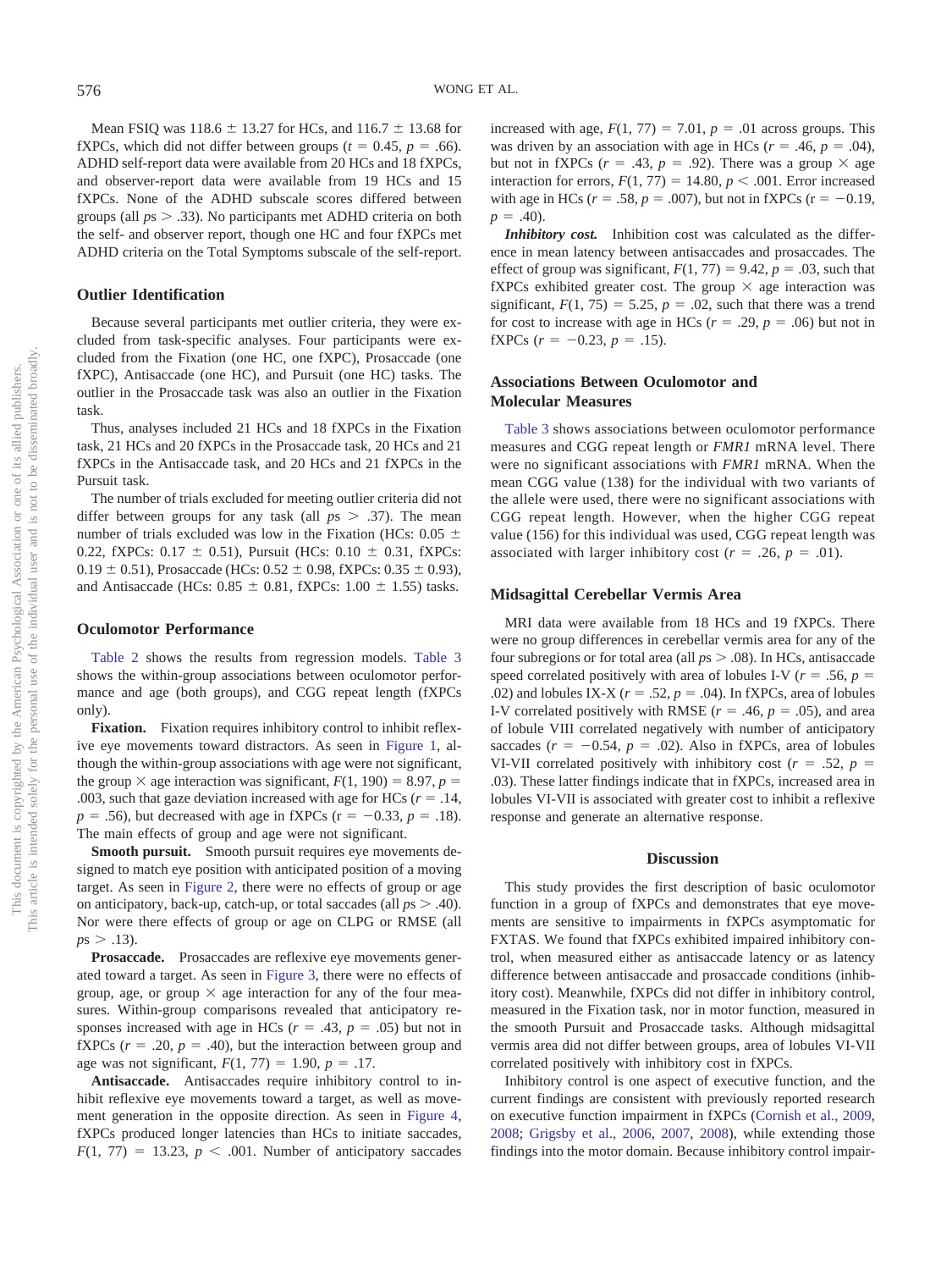| Table 2                         |  |
|---------------------------------|--|
| <b>Linear Regression Models</b> |  |

|                | Measure               |           | Group      |           | Age        |                | Group $\times$ Age |  |
|----------------|-----------------------|-----------|------------|-----------|------------|----------------|--------------------|--|
| Task           |                       | $F$ value | $p$ -value | $F$ value | $p$ -value | $F$ value      | $p$ -value         |  |
| Fixation       | Deviation             | 0.07      |            | 2.6       |            | 8.97           | 0.003              |  |
| Smooth pursuit | Anticipatory saccades | 0.45      |            | 0.72      |            | $\overline{0}$ |                    |  |
|                | Back-up saccades      | 0.25      |            | 0.68      |            | 0.01           |                    |  |
|                | Catch-up saccades     | 0.4       |            | $\theta$  |            | 0.54           |                    |  |
|                | Total saccades        | 0.39      |            | 0.33      |            | 0.05           |                    |  |
|                | <b>CLPG</b>           | $\Omega$  |            | 2.44      |            | $\Omega$       |                    |  |
|                | <b>RMSE</b>           | $\theta$  |            | $\theta$  |            | 0.02           |                    |  |
| Prosaccade     | Latency               | 1.04      |            | $\theta$  |            | 5.04           | 0.03               |  |
|                | Speed                 | 0.72      |            | 0.94      |            | 0.17           |                    |  |
|                | Magnitude             | 0.53      |            | 1.31      |            | 1.43           |                    |  |
|                | Anticipatory          | 0.62      |            | 6.96      | 0.01       | 1.9            |                    |  |
| Antisaccade    | Latency               | 13.23     | < 0.001    | 0.2       |            | 0.76           |                    |  |
|                | Speed                 | 0.51      |            | 5.31      |            | 0.15           |                    |  |
|                | Magnitude             | 3.06      |            | 0.03      |            | 2.5            |                    |  |
|                | Anticipatory          | $\theta$  |            | 7.01      | 0.01       | 2.07           |                    |  |
|                | Error                 | 0.08      |            | 2.14      | 0.15       | 14.8           | < 0.001            |  |
|                | Inhibitory cost       | 9.42      | 0.003      | 0.07      |            | 5.25           | 0.02               |  |

ments were observed in the oculomotor domain in fXPCs asymptomatic for FXTAS, this study provides evidence that inhibitory control impairments may precede gross body motor impairments in fXPCs at risk for developing FXTAS. In this discussion, we first address functioning of the visual system and oculomotor system across the *FMR1* spectrum (premutation and full mutation carriers). Then, we describe the role of the cerebellum in eye movements, as well as the evidence for cerebellar abnormalities in fXPCs asymptomatic for FXTAS. Finally, we propose a possible link between cerebellar abnormalities and inhibitory control impairments in fXPCs.

#### **Visual Function Across the** *FMR1* **Spectrum**

Evidence suggests a specific impairment in magnocellular pathway and intact parvocellular pathway functioning in male (Kéri & Benedek, 2012) and female (Kéri & Benedek, 2009) fXPCs. The magnocellular pathway projects to cortical areas responsible for spatial processing (e.g., detecting spatial locations, perceiving motion, and visuomotor coordination), while the parvocellular pathway projects to cortical areas responsible for object recognition and color perception. These psychophysical studies are supported by behavioral studies reporting: (1) impaired spatial processing in men (Hocking et al., 2012; Wong et al., 2012) as well as women (Goodrich-Hunsaker et al., 2011a, 2011b) carrying the fragile X premutation, (2) impaired motion perception in female fXPCs (Kéri & Benedek, 2010) and men with FXS (Kogan et al., 2004), and (3) reduced resolution of temporal attention in infants with FXS (Farzin, Rivera, & Whitney, 2011). Visual function (motion coherence threshold and contrast sensitivity at low spatial/high temporal frequency) improved with increasing FMRP levels in healthy male volunteers (Kéri & Benedek, 2011), and temporal function (phase individuation threshold) declined with increasing CGG repeat length in infants with FXS (Farzin, Rivera et al., 2011). Together, these studies indicate that *FMR1* gene mutations modulate visual function.

# **Oculomotor Function Across the** *FMR1* **Spectrum**

There has been only one other examination of oculomotor function in fXPCs, which was a case study of an 80-year-old man with FXTAS (Sulkowski & Kaufman, 2008). He complained of intermittent diplopia and was found to have "binocular diplopia, a small combatant vertical ocular misalignment, convergence insufficiency type intermittent exotropia, loss of vertical and horizontal fusional mergence amplitudes, saccadic pursuits, and hypome-

#### Table 3

| Correlation Matrix: The Within-Group Correlations Between |  |  |
|-----------------------------------------------------------|--|--|
| Performance and Age Were Tested for Group Differences     |  |  |

|                |                          | HС            |         | <b>fXPC</b> |                 |
|----------------|--------------------------|---------------|---------|-------------|-----------------|
| Task           | Measure                  | Age           | Age     | CGG         | <i>p</i> -value |
| Fixation       | Deviation                | 0.14          | $-0.33$ | $-0.31$     |                 |
| Smooth pursuit | Anticipatory<br>saccades | 0.12          | 0.22    | $-0.09$     |                 |
|                | Back-up saccades         | 0.11          | 0.18    | $-0.14$     |                 |
|                | Catch-up<br>saccades     | 0.13          | $-0.1$  | $-0.01$     |                 |
|                | Total saccades           | 0.12          | 0.11    | $-0.09$     |                 |
|                | <b>CLPG</b>              | 0.25          | 0.24    | $-0.26$     |                 |
|                | <b>RMSE</b>              | $-0.02$       | 0.03    | 0.12        |                 |
| Prosaccade     | Latency                  | $-0.31$       | 0.21    | $-0.08$     |                 |
|                | Speed                    | 0.09          | 0.21    | 0.15        |                 |
|                | Magnitude                | $-0.31$       | $-0.04$ | 0.22        |                 |
|                | Anticipatory             | $0.43*$       | 0.2     | $-0.23$     |                 |
| Antisaccade    | Latency                  | 0.1           | $-0.12$ | 0.24        |                 |
|                | Speed                    | 0.02          | $-0.04$ | $\theta$    |                 |
|                | Magnitude                | 0.19          | $-0.19$ | 0.24        |                 |
|                | Anticipatory             | $0.46*$       | 0.18    | $-0.21$     |                 |
|                | Error                    | $0.58***$     | $-0.19$ | $-0.2$      | 0.01            |
|                | Inhibitory cost          | $0.29\dagger$ | $-0.23$ | 0.26        |                 |

*Note*. In the Antisaccade task, errors increased with age in HCs, but not in fXPCs. There was a trend for inhibitory cost to increase with age in HCs.  $\phi^{\dagger} p = .06.$   $\phi^{\dagger} p < .05.$   $\phi^{\dagger} p < .01.$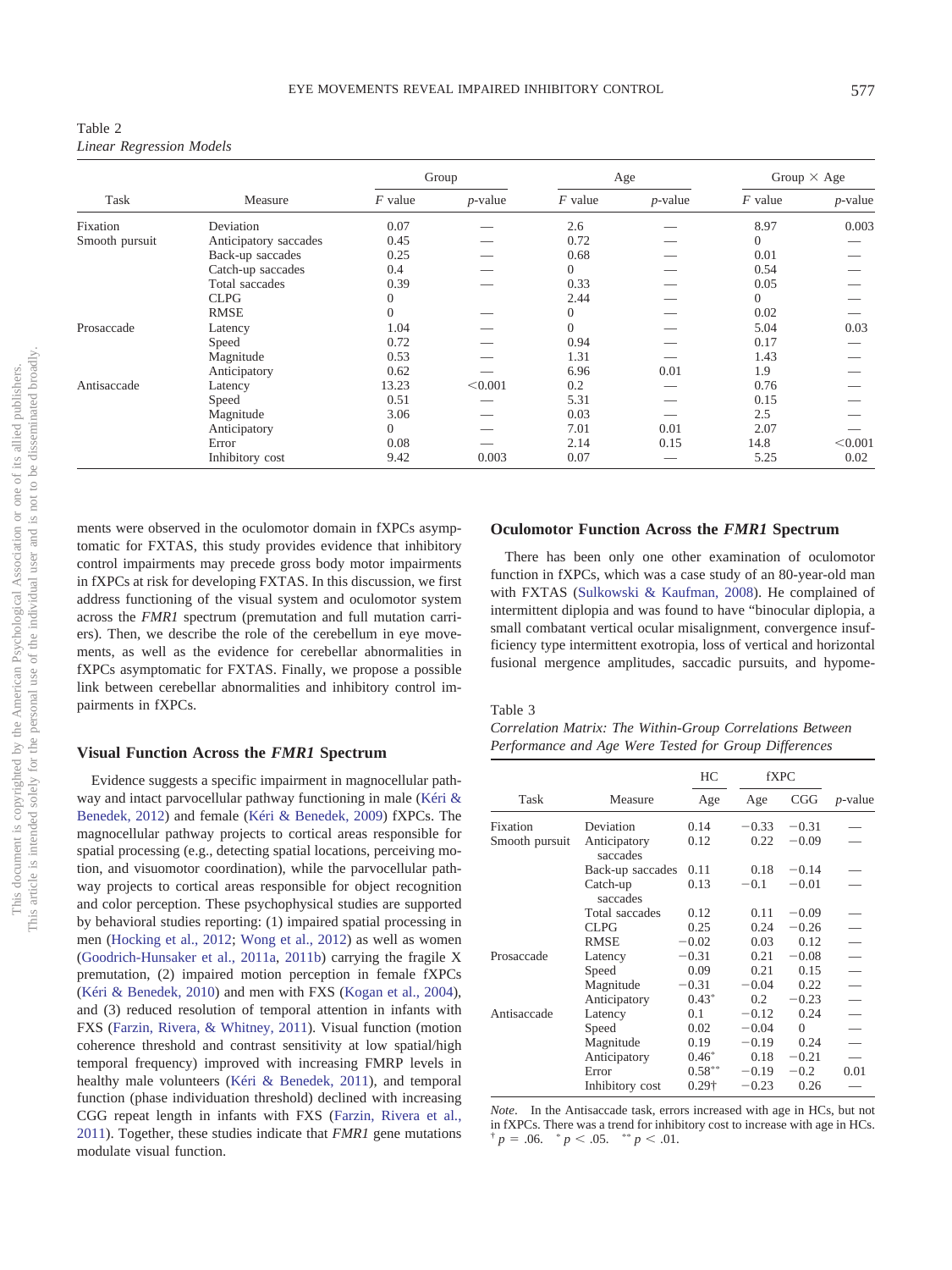

*Figure 1.* Fixation performance. (A) Magnitude of gaze deviation did not differ between groups. (B) Gaze deviation interacted with age, such that it increased with age in HCs, and decreased with age in fXPCs. Black  $triangle = HC$  with motor difficulty.

tropic saccades." It is possible that decreased saccade magnitude and number of saccades during pursuit are associated with FXTAS progression, but we did not observe this pattern in this sample of fXPCs asymptomatic for FXTAS.

All other studies of oculomotor function have examined individuals with FXS. Ocular studies indicate that approximately 25% of children with FXS have clinically significant ocular findings, including refractive errors (primarily hyperopia and astigmatism) and strabismus (Hatton, Buckley, Lachiewicz, & Roberts, 1998; Maino, Wesson, Schlange, Cibis, & Maino, 1991). Eye tracking and pupillometry measures exhibit test–retest reliability in individuals with FXS (Farzin, Scaggs, Hervey, Berry-Kravis, & Hessl, 2011). Females with FXS, relative to controls, are slower to generate: (1) prosaccades made in the overlap condition of a gap/overlap task, (2) predictive saccades, and (3) memory-guided saccades (Lasker, Mazzocco, & Zee, 2007).

## **Cerebellar Role in Eye Movements**

Through its connections, the cerebellum is involved with executive and motor function (Ramnani, 2006). Cerebellar lesion studies demonstrate that the cerebellum plays a role in deploying covert attention, possibly via oculomotor control mechanisms (Baier, Dieterich, Stoeter, Birklein, & Müller, 2010). Because FMRP is expressed in the cerebellum (Zangenehpour, Cornish, & Chaudhuri, 2009), Purkinje cell-specific knockouts of *FMR1* can demonstrate the implications of cerebellar abnormalities in FXS, such as impaired eyeblink conditioning (Koekkoek et al., 2005). Cerebellar error correction may affect executive and motor systems similarly through the general use of temporal information to link stimulus and response. Temporal information processing in a CGG knock-in (KI) mouse model of the premutation is impaired in an age-dependent manner (Borthwell, Hunsaker, Willemsen, & Berman, 2012; Hunsaker, Goodrich-Hunsaker, Willemsen, & Berman, 2010). Thus, inaccurate temporal input to the cerebellum, or dysfunctional processing within the cerebellum, may lead to executive function and motor impairment.

#### **Cerebellar Atypicalities in fXPCs**

The cerebellum, or parts of it, is reduced in size in men and women with FXTAS (Adams et al., 2007; Cohen et al., 2006; Hashimoto, Javan, Tassone, Hagerman, & Rivera, 2011), which is thought to be due to atrophy. Increased FXTAS severity is linked to decreased cerebellar volume (Adams et al., 2007), particularly

in part of the vermis (Hashimoto, Javan et al., 2011). Cerebellar volume reduction is also linked to increased CGG repeat length (Adams et al., 2007; Cohen et al., 2006).

FXPCs asymptomatic for FXTAS show a similar, though less consistent, pattern of results. Voxel-based morphometry (VBM) studies using region of interest (ROI) (Hashimoto, Javan et al., 2011) and whole-brain analyses (Battistella et al., 2013) found that asymptomatic fXPCs had gray matter reductions in anterior subregions of the cerebellar vermis and hemisphere. Meanwhile, other studies of fXPCs asymptomatic for fXTAS found volumetric reductions in the brainstem (Cohen et al., 2006), but in no other regions (Adams et al., 2007). An alternate technique, magnetic resonance spectroscopy, used in three men with FXTAS demonstrated atrophic cerebellum and brain stem, but relatively spared vermis (Ginestroni et al., 2007). These differential findings are likely due to variation in onset and rate of neurodegeneration across brain regions.

A major diagnostic feature of FXTAS is white matter hyperintensity on the T2-weighted magnetic resonance images of the cerebellar white matter and middle cerebellar peduncles (MCP sign) (Jacquemont et al., 2003), although nonspecific white matter



*Figure 2.* Pursuit performance. There was no effect of group (A, C, E) or age  $(B, D, F)$  on performance. Black triangle  $= HC$  with motor difficulty.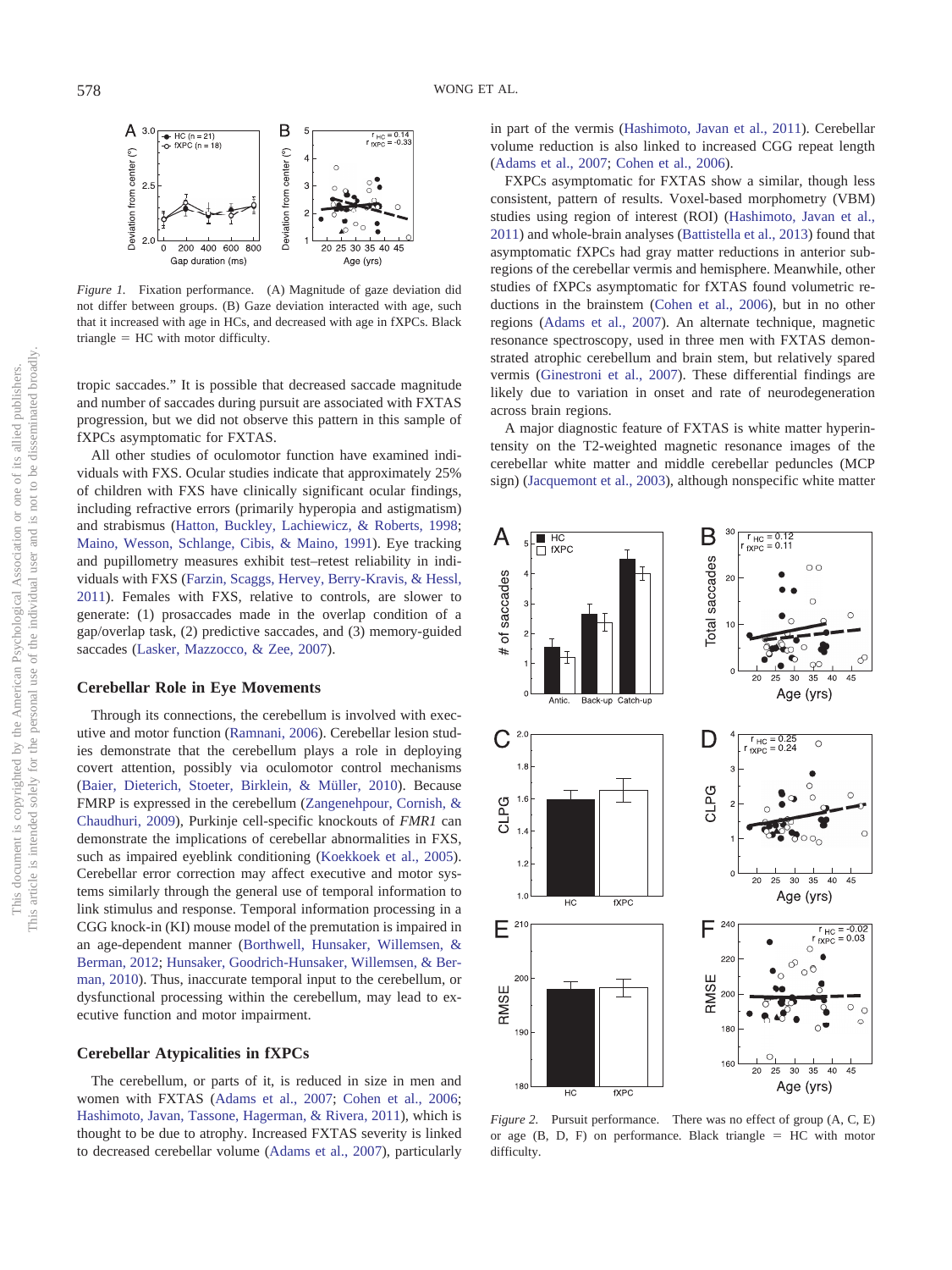

*Figure 3.* Prosaccade performance. (A–B) Saccade latency did not differ between groups or with age. (C–D) Saccade magnitude did not differ between groups or with age. (E–F) Number of anticipatory saccades did not differ between groups, and increased with age in HCs. Black triangle  $=$  HC with motor difficulty.  $p < 0.05$ .

lesions are also found throughout the cerebellum and cerebral hemispheres (Brunberg et al., 2002). The MCP sign has been reported in a woman with FXTAS (Hagerman et al., 2004), indicating that females exhibit this feature, even though they possess a second X chromosome and should be less affected than males.

White matter tracts through the MCP, which connect the cerebellum to the rest of the brain, are also affected in fXPCs. In older  $fXPCs$  ( $>40$  years old), diffusion tensor imaging (DTI) was used to show that mean diffusivity was elevated in the MCP and left cerebral peduncle (Hashimoto, Srivastava, Tassone, Hagerman, & Rivera, 2011). DTI tractography and tract-based spatial statistics (TBSS) were used to show that fXPCs with FXTAS, relative to controls, exhibited lower structural connectivity and white matter integrity, and greater age-related decline in these measures (Wang, Hessl, Hagerman, Tassone, & Rivera, 2012). These differences were observed in several white matter tracts, including the motor fiber tract through the cerebellar peduncle. Younger  $(< 45$  years old) fXPCs asymptomatic for FXTAS were also affected, because they were found to have greater age-related decline in structural connectivity in the extreme capsule. These results suggest increased neurodegeneration within the cerebellum and along relevant white matter pathways in fXPCs.

# **Midsagittal Cerebellar Vermis Area**

We observed that midsagittal cerebellar vermis area did not differ between HCs and fXPCs. This is inconsistent with prior reports of reduced *cerebellar volume* in fXPCs (Adams et al., 2007; Battistella et al., 2013; Cohen et al., 2006; Loesch, Litewka et al., 2005; Moore, 2004). Several reasons may explain this discrepancy. First, previous studies examined whole cerebellar volume, often normalized to total cranial volume (TCV). The current study examined *midsagittal cerebellar vermis area* normalized to total brain volume, which, while reduced in size in individuals with FXS (Mostofsky et al., 1998; Reiss et al., 1991), might not be reduced in size in fXPCs. It could be the case that, in fXPCs asymptomatic for FXTAS, vermis regions other than midsagittal vermis area are more sensitive to group differences between fXPCs and HCs.

Second, previous studies examined fXPCs with FXTAS (Adams et al., 2007; Cohen et al., 2006) or unknown FXTAS status (Loesch, Churchyard, Brotchie, Marot, & Tassone, 2005; Moore, 2004). Our sample examined fXPCs asymptomatic for FXTAS. Thus the lack of group difference observed in our sample may reflect that cerebellar volume reductions are caused by degeneration, and that this degeneration is age-dependent and/or reflects FXTAS disease progression. It is possible that our sample, if examined when they were older, would demonstrate group differences. Alternatively, reduced cerebellar vermis size may be a feature of FXTAS disease progression (including prodromal stages), and thus may not be present in fXPCs who do not develop FXTAS.

Third, our sample size may have been too small to observe group differences with small effect size. The study that observed differences between asymptomatic fXPCs and HCs had a sample size twice as large (Battistella et al., 2013). Future studies with large sample sizes as well as behavioral measures are needed to examine the functional impact of reduced cerebellar volume in fXPCs.

Finally, our finding of group differences in function (i.e., inhibitory control) but not in structure (i.e., cerebellar vermis area), while unexpected, is informative. First, it indicates that inhibitory control impairments in fXPCs are not due to gross reductions in size in the vermis. Second, interpretations of our findings lead to several, testable hypotheses. Specifically, our finding might suggest that cerebellar vermis volume reductions in fXPCs represents a degenerative process, and that inhibitory control deteriorates at an earlier stage. Alternatively, it might also suggest that measuring the whole cerebellar vermis, as opposed to midsagittal area, is more sensitive to group differences in this population. Another interpretation might be that inhibitory control impairments are a more common feature than cerebellar atypicalities in fXPCs. Lines of questioning that arise from our results could clarify what features are common in all fXPCs and which are specific to FXTAS, and what features characterize asymptomatic fXPCs who will later develop FXTAS.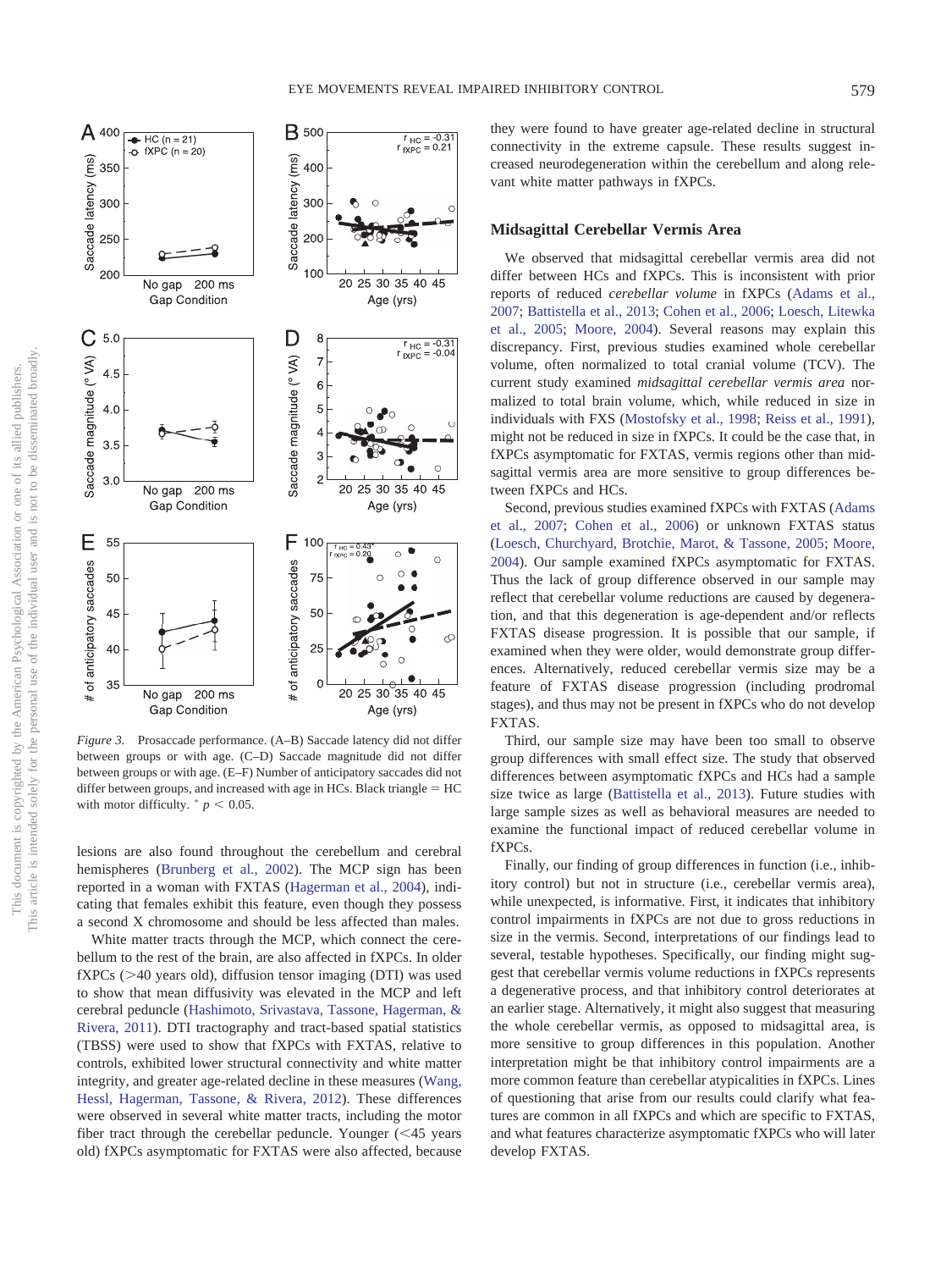

#### 580 WONG ET AL.

# **Inhibitory Control**

FXTAS is often accompanied by inhibitory control impairments (Cornish et al., 2011 ; Grigsby et al., 2007 ; 2008), even in fXPCs without motor symptoms (Cornish et al., 2009). This suggests that inhibitory control impairments might precede motor impairments. The cerebellum is thought be involved in executive functions such as inhibitory control (Bellebaum & Daum, 2007), and is known to be involved in oculomotor control. Because of this, cerebellar abnormalities in fXPCs, even in those asymptomatic for FXTAS, may mediate the link between impaired inhibitory control and impaired motor control.

Our results are consistent with this mechanism. We found that fXPCs have longer saccade latency in the antisaccade task, which indicates they have impaired inhibitory control. Inhibitory cost, calculated as the difference in RT in between the antisaccade and prosaccade tasks, was greater in fXPCs than HCs, and tended to increase with age in HCs, but not in fXPCs. This suggests that inhibitory control typically declines with age (e.g., inhibitory cost increases with age in HCs), and that fXPCs exhibit inhibitory control impairments earlier in life relative to HCs (e.g., inhibitory cost is already elevated). Because ADHD symptoms did not differ between groups, it is unlikely that group differences in inhibitory cost are related to increased ADHD symptoms and prevalence in fXPCs.

We observed that in fXPCs, inhibitory cost correlated positively with CGG repeat length. This finding was significant when the larger repeat length (156) was used, but not when the mean repeat length (138) was used, for the individual who expressed two variants of the *FMR1* allele. This suggests that the presence of one longer allele might actually be more detrimental than the presence of two shorter alleles.

Inhibitory cost correlated positively with area of cerebellar vermis lobules VI-VII in IXPCs. Because we found that fXPCs have increased inhibitory cost, and other studies report that fXPCs have decreased cerebellar vermis volume, this correlation may at first seem counterintuitive. We interpret these results to suggest that lobules VI-VII are particularly important for orienting of spatial attention, but that this region is not reduced in size in fXPCs relative to HCs (Adams et al., 2007 ; Battistella et al., 2013 ; Cohen et al., 2006 ; Loesch, Litewka et al., 2005 ; Moore, 2004). This may be because other regions of the cerebellum, such as the lateral hemispheres, are more sensitive to group differences than this specific region. Alternatively, this region may be sensitive to group differences, but measuring the midsagittal area is insufficient to detect these differences.

*Figure 4.* Antisaccade performance. (A–B) fXPCs had longer saccade latency than HCs, and latency did not change with age for either group. (C–D) Saccade magnitude did not differ between groups or with age. (E–F) Number of anticipatory saccades did not differ between groups, and increased with age in HCs. (G–H) Percentage of trials with directional errors did not differ between groups, and increased with age in HCs. (I–J) Inhibitory cost was greater in fXPCs than HCs, and increased with age in HCs. Black triangle = HC with motor difficulty.  $\dagger p = 0.06$ .  $\dagger p < 0.05$ .  $p < 0.06$ .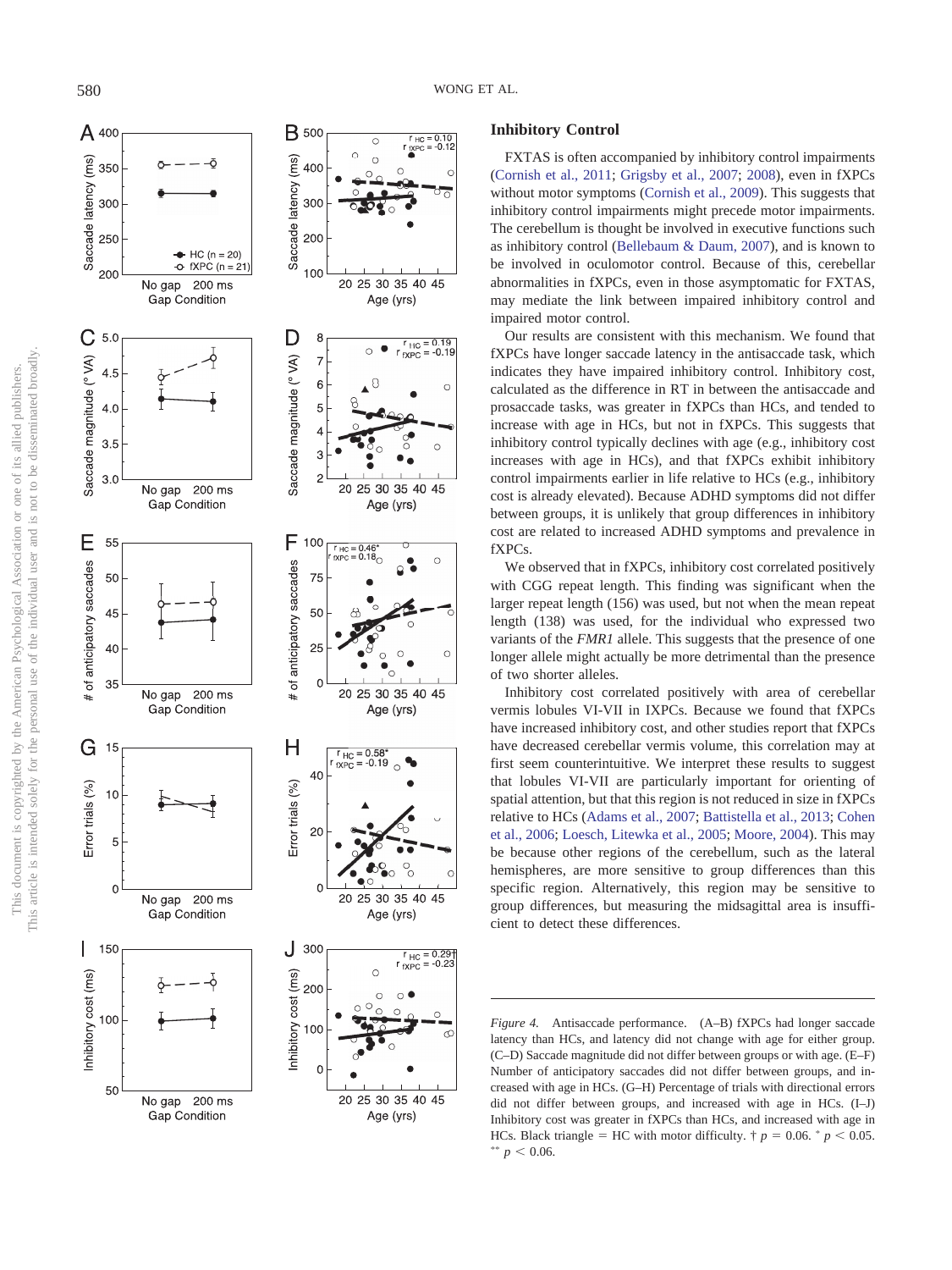## **Limitations**

Although this study examined the effect of age on oculomotor performance, this study was cross-sectional in design, so we cannot make conclusions about how oculomotor control develops across adulthood. Our age range was limited to 18 – 48 years old. Because FXTAS risk is age-dependent (Jacquemont et al., 2004), and we found that some oculomotor functions are age-dependent, the participants in our sample may have been too young to exhibit impairments in these tasks. This may partially explain why we did not observe group differences in the Fixation task, which requires inhibitory control but may be easier than the Antisaccade task.

Due to our relatively small sample size, we could not compare groups of older and younger fXPCs. Sample size may have also affected our ability to detect an association between CGG and oculomotor performance. Because CGG has a nonlinear effect on some measures (Roberts et al., 2009; Seltzer et al., 2012), a larger sample would have allowed comparison of fXPCs in the upper versus lower premutation range.

Women were not included in this study because they do not develop FXTAS at rates as high as in their male counterparts (Jacquemont et al., 2004). Females may also have a different population distribution of CGG expansions than males, with more frequent high-repeat alleles (Hunter et al., 2008b). This increased variability in CGG repeat length makes observations of associations between performance and CGG repeat length more likely in women than men.

#### **Conclusion**

Because not all carriers of the fragile X premutation develop FXTAS, it is important to better specify the characteristics of FXTAS, including risk factors, early onset symptoms, and pattern of disease progression. In this study we examined whether inhibitory control impairments are present in fXPCs asymptomatic for FXTAS, and we found that they are present in the oculomotor domain. This demonstrates that the eye movement system is sensitive to impaired inhibitory control in fXPCs who do not exhibit clinical or gross body motor impairment. Thus, eye movements may be useful in assessing FXTAS risk or disease progression.

#### **References**

- Adams, J. S., Adams, P., Nguyen, D., Brunberg, J., Tassone, F., Zhang, W., . . . Hagerman, R. J. (2007). Volumetric brain changes in females with fragile X-associated tremor/ataxia syndrome (FXTAS). *Neurology, 69,* 851– 859. doi:10.1212/01.wnl.0000269781.10417.7b
- Allen, E. G., Hunter, J. E., Rusin, M., Juncos, J., Novak, G., Hamilton, D., Shubeck, L., Charen, K., & Sherman, S. L. (2011). Neuropsychological findings from older premutation carrier males and their noncarrier siblings from families with Fragile X Syndrome. *Neuropsychology, 25,*  $404 - 411$ .
- Anderson, T. J., & MacAskill, M. R. (2013). Eye movements in patients with neurodegenerative disorders. *Nature Reviews, Neurology, 9,* 74 – 85.
- Avants, B. B., Epstein, C. L., Grossman, M., & Gee, J. C. (2008). Symmetric diffeomorphic image registration with cross-correlation: Evaluating automated labeling of elderly and neurodegenerative brain. *Medical Image Analysis, 12,* 26 – 41. doi:10.1016/j.media.2007.06.004
- Aziz, M., Stathopulu, E., Callias, M., Taylor, C., Turk, J., Oostra, B., ... Patton, M. (2003). Clinical features of boys with fragile X premutations

and intermediate alleles. *American Journal of Medical Genetics Part B: Neuropsychiatric Genetics, 121B,* 119 –127.

- Baier, B., Dieterich, M., Stoeter, P., Birklein, F., & Müller, N. G. (2010). Anatomical correlate of impaired covert visual attentional processes in patients with cerebellar lesions. *The Journal of Neuroscience, 30,* 3770 – 3776. doi:10.1523/JNEUROSCI.0487-09.2010
- Battistella, G., Niederhauser, J., Fornari, E., Hippolyte, L., Perrin, A. G., Lesca, G.,... Jacquemont, S. (2013). Brain structure in asymptomatic FMR1 premutation carriers at risk for fragile X-associated tremor/ataxia syndrome. *Neurobiology of Aging, 34,* 1700 –1707. doi:10.1016/j .neurobiolaging.2012.12.001
- Bellebaum, C., & Daum, I. (2007). Cerebellar involvement in executive control. *The Cerebellum, 6,* 184 –192. doi:10.1080/14734220601169707
- Berry-Kravis, E., Goetz, C. G., Leehey, M. A., Hagerman, R. J., Zhang, L., Li, L., . . . Hagerman, P. J. (2007). Neuropathic features in fragile X premutation carriers. *American Journal of Medical Genetics Part A, 143A,* 19 –26. doi:10.1002/ajmg.a.31559
- Borthwell, R. M., Hunsaker, M. R., Willemsen, R., & Berman, R. F. (2012). Spatiotemporal processing deficits in female CGG KI mice modeling the fragile X premutation. *Behavioural Brain Research, 233,* 29 –34. doi:10.1016/j.bbr.2012.04.029
- Bourgeois, J. A., Cogswell, J. B., Hessl, D., Zhang, L., Ono, M. Y., Tassone, F.,... Hagerman, R. J. (2007). Cognitive, anxiety and mood disorders in the fragile X-associated tremor/ataxia syndrome. *General Hospital Psychiatry, 29,* 349 –356. doi:10.1016/j.genhosppsych.2007.03 .003
- Bourgeois, J. A., Seritan, A. L., Casillas, E. M., Hessl, D., Schneider, A., Yang, Y., ... Hagerman, R. J. (2011). Lifetime prevalence of mood and anxiety disorders in fragile X premutation carriers. *The Journal of Clinical Psychiatry, 72,* 175–182. doi:10.4088/JCP.09m05407blu
- Brega, A. G., Goodrich, G., Bennett, R. E., Hessl, D., Engle, K., Leehey, M. A., . . . Grigsby, J. (2008). The primary cognitive deficit among males with fragile X-associated tremor/ataxia syndrome (FXTAS) is a dysexecutive syndrome. *Journal of Clinical and Experimental Neuropsychology, 30,* 853– 869. doi:10.1080/13803390701819044
- Brunberg, J. A., Jacquemont, S., Hagerman, R. J., Berry-Kravis, E., Grigsby, J., Leehey, M.,... Hagerman, P. J. (2002). Fragile X premutation carriers: Characteristic MR imaging findings in adult males with progressive cerebellar and cognitive dysfunction. *American Journal of Neuroradiology, 23,* 1757–1766.
- Carr, L. A., Nigg, J. T., & Henderson, J. M. (2006). Attentional versus motor inhibition in adults with attention-deficit/hyperactivity disorder. *Neuropsychology, 20,* 430 – 441. doi:10.1037/0894-4105.20.4.430
- Coffey, S. M., Cook, K., Tartaglia, N., Tassone, F., Nguyen, D. V., Pan, R., .. Hagerman, R. J. (2008). Expanded clinical phenotype of women with the FMR1 premutation. *American Journal of Medical Genetics Part A, 146A,* 1009 –1016. doi:10.1002/ajmg.a.32060
- Cohen, S., Masyn, K., Adams, J., Hessl, D., Rivera, S., Tassone, F.,... Hagerman, R. J. (2006). Molecular and imaging correlates of the fragile X–associated tremor/ataxia syndrome. *Neurology, 67,* 1426 –1431. doi: 10.1212/01.wnl.0000239837.57475.3a
- Conners, C. K., Erhardt, D., & Sparrow, E. P. (1999). *Conners Adult ADHD Rating Scales (CAARS) technical manual*. North Tonawanda, NY: Multi-Health Systems Inc.
- Cornish, K. M., Hocking, D., & Moss, S. (2011). Selective executive markers of at-risk profiles associated with the fragile X premutation. *Neurology, 77,* 618 – 622. doi:10.1212/WNL.0b013e3182299e59
- Cornish, K. M., Kogan, C. S., Li, L., Turk, J., Jacquemont, S., & Hagerman, R. J. (2009). Lifespan changes in working memory in fragile X premutation males. *Brain and Cognition, 69,* 551–558. doi:10.1016/j .bandc.2008.11.006
- Cornish, K. M., Li, L., Kogan, C. S., Jacquemont, S., Turk, J., Dalton, A., . . . Hagerman, P. J. (2008). Age-dependent cognitive changes in carriers of the fragile X syndrome. *Cortex, A Journal Devoted to the Study of the*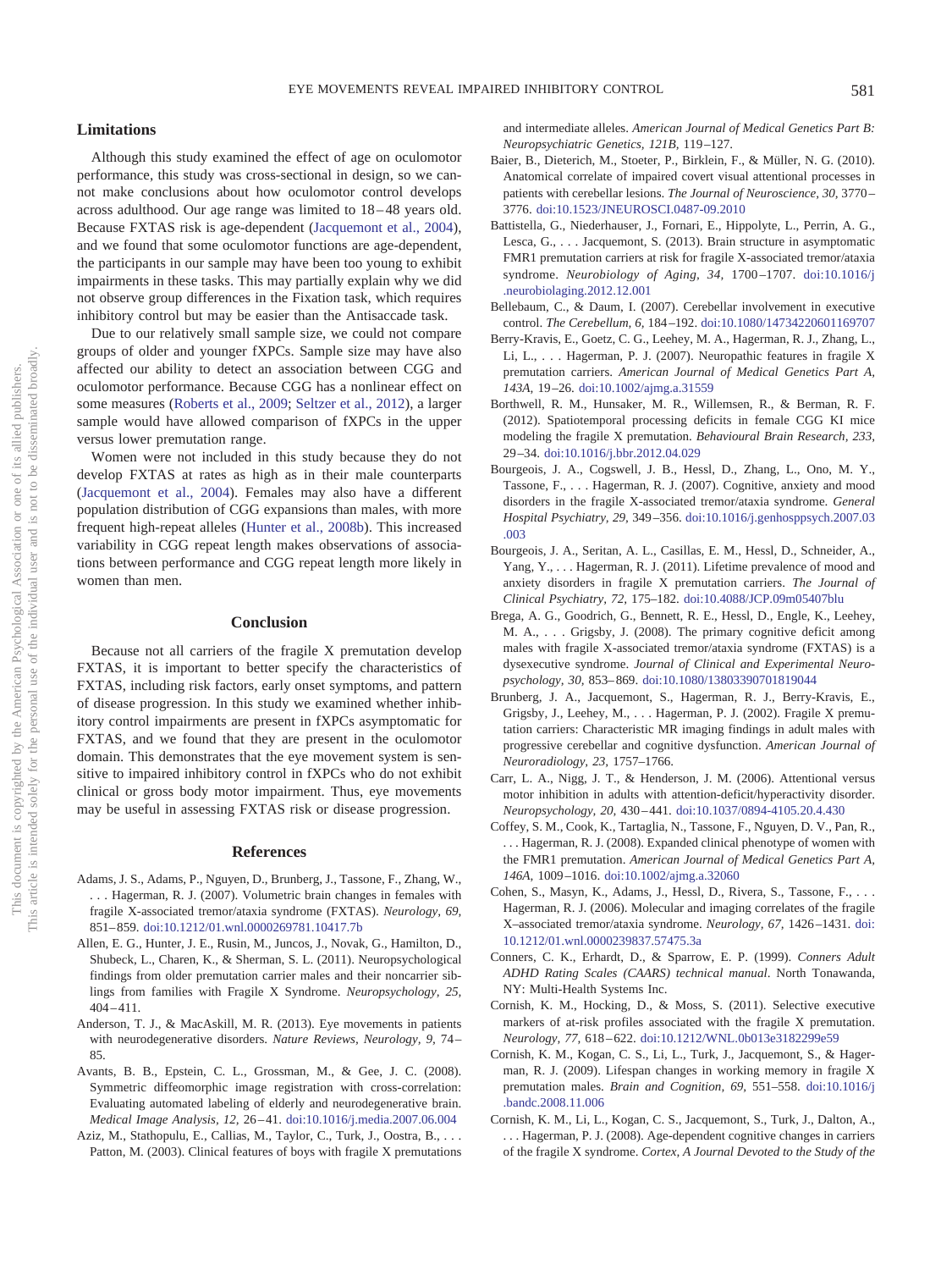*Nervous System and Behavior, 44,* 628 – 636. doi:10.1016/j.cortex.2006 .11.002

- Crawford, T. J., Haeger, B., Kennard, C., Reveley, M. A., & Henderson, L. (1995). Saccadic abnormalities in psychotic patients, I. Neuroleptic-free psychotic patients. *Psychological Medicine*, 25, 461-471. doi:10.1017/ S0033291700033389
- Dorn, M. B., Mazzocco, M. M., & Hagerman, R. J. (1994). Behavioral and psychiatric disorders in adult male carriers of fragile X. *Journal of the American Academy of Child & Adolescent Psychiatry, 33,* 256 –264. doi:10.1097/00004583-199402000-00015
- Ettinger, U., Antonova, E., Crawford, T. J., Mitterschiffthaler, M. T., Goswani, S., Sharma, T., & Kumari, V. (2005). Structural neural correlates of prosaccade and antisaccade eye movements in healthy humans. *NeuroImage, 24,* 487– 494. doi:10.1016/j.neuroimage.2004.08.019
- Farzin, F., Perry, H., Hessl, D., Loesch, D., Cohen, J., Bacalman, S.,... Hagerman, R. J. (2006). Autism spectrum disorders and attentiondeficit/hyperactivity disorder in boys with the fragile X premutation. *Journal of Developmental and Behavioral Pediatrics, 27,* S137–S144. doi:10.1097/00004703-200604002-00012
- Farzin, F., Rivera, S. M., & Whitney, D. (2011). Resolution of spatial and temporal visual attention in infants with fragile X syndrome. *Brain, 134,* 3355–3368. doi:10.1093/brain/awr249
- Farzin, F., Scaggs, F., Hervey, C., Berry-Kravis, E., & Hessl, D. (2011). Reliability of eye tracking and pupillometry measures in individuals with fragile X syndrome. *Journal of Autism and Developmental Disorders, 41,* 1515–1522. doi:10.1007/s10803-011-1176-2
- Ginestroni, A., Guerrini, L., Della Nave, R., Tessa, C., Cellini, E., Dotti, M. T., . . . Mascalchi, M. (2007). Morphometry and 1H-MR spectroscopy of the brain stem and cerebellum in three patients with fragile X-associated tremor/ataxia syndrome. *American Journal of Neuroradiology, 28,* 486 – 488.
- Goodrich-Hunsaker, N. J., Wong, L. M., McLennan, Y., Srivastava, S., Tassone, F., Harvey, D.,... Simon, T. J. (2011a). Young adult female fragile X premutation carriers show age- and genetically-modulated cognitive impairments. *Brain and Cognition, 75,* 255–260. doi:10.1016/ j.bandc.2011.01.001
- Goodrich-Hunsaker, N. J., Wong, L. M., McLennan, Y., Tassone, F., Harvey, D., Rivera, S. M., & Simon, T. J. (2011b). Adult female fragile X premutation carriers exhibit age- and CGG repeat length-related impairments on an attentionally based enumeration task. *Frontiers in Human Neuroscience, 5*(63). doi:10.3389/fnhum.2011.00063
- Goodrich-Hunsaker, N. J., Wong, L. M., Mclennan, Y., Tassone, F., Harvey, D., Rivera, S. M., & Simon, T. J. (2011c). Enhanced manual and oral motor reaction time in young adult female fragile X premutation carriers. *Journal of the International Neuropsychological Society, 17,* 746 –50. doi:10.1017/S1355617711000634
- Grigsby, J., Brega, A. G., Engle, K., Leehey, M. A., Hagerman, R. J., Tassone, F.,... Reynolds, A. (2008). Cognitive profile of fragile X premutation carriers with and without fragile X-associated tremor/ ataxia syndrome. *Neuropsychology*, 22, 48-60. doi: 10.1037/0894-4105.22.1.48
- Grigsby, J., Brega, A. G., Jacquemont, S., Loesch, D. Z., Leehey, M. A., Goodrich, G. K.,... Hagerman, P. J. (2006). Impairment in the cognitive functioning of men with fragile X-associated tremor/ataxia syndrome (FXTAS). *Journal of the Neurological Sciences, 248,* 227–233. doi: 10.1016/j.jns.2006.05.016
- Grigsby, J., Brega, A. G., Leehey, M. A., Goodrich, G. K., Jacquemont, S., Loesch, D. Z.,... Hagerman, R. J. (2007). Impairment of executive cognitive functioning in males with fragile X-associated tremor/ataxia syndrome. *Movement Disorders, 22,* 645– 650. doi:10.1002/mds.21359
- Hagerman, P. J. (2008). The fragile X prevalence paradox. *Journal of Medical Genetics, 45,* 498 – 499. doi:10.1136/jmg.2008.059055
- Hagerman, P. J., & Hagerman, R. J. (2004). The fragile-X premutation: A maturing perspective. *American Journal of Human Genetics, 74,* 805– 816. doi:10.1086/386296
- Hagerman, R. J., Leavitt, B. R., Farzin, F., Jacquemont, S., Greco, C. M., Brunberg, J. A.,... Hagerman, P. J. (2004). Fragile-X-associated tremor/ataxia syndrome (FXTAS) in females with the FMR1 premutation. *American Journal of Human Genetics, 74,* 1051–1056. doi: 10.1086/420700
- Hagerman, R. J., Leehey, M., Heinrichs, W., Tassone, F., Wilson, R., Hills, J., . . . Hagerman, P. J. (2001). Intention tremor, parkinsonism, and generalized brain atrophy in male carriers of fragile X. *Neurology, 57,* 127–130. doi:10.1212/WNL.57.1.127
- Hashimoto, R., Javan, A. K., Tassone, F., Hagerman, R. J., & Rivera, S. M. (2011). A voxel-based morphometry study of grey matter loss in fragile X-associated tremor/ataxia syndrome. *Brain, 134,* 863– 878. doi: 10.1093/brain/awq368
- Hashimoto, R., Srivastava, S., Tassone, F., Hagerman, R. J., & Rivera, S. M. (2011). Diffusion tensor imaging in male premutation carriers of the fragile X mental retardation gene. *Movement Disorders, 26,* 1329 – 1336. doi:10.1002/mds.23646
- Hatton, D. D., Buckley, E., Lachiewicz, A., & Roberts, J. (1998). Ocular status of boys with fragile X syndrome: A prospective study. *Journal of American Association for Pediatric Ophthalmology and Strabismus, 2,* 298 –302. doi:10.1016/S1091-8531(98)90087-8
- Hessl, D., Tassone, F., Loesch, D. Z., Berry-Kravis, E., Leehey, M. A., Gane, L. W.,... Hagerman, R. J. (2005). Abnormal elevation of FMR1 mRNA is associated with psychological symptoms in individuals with the fragile X premutation. *American Journal of Medical Genetics Part B: Neuropsychiatric Genetics, 139B,* 115–121. doi:10.1002/ajmg.b .30241
- Hocking, D. R., Kogan, C. S., & Cornish, K. M. (2012). Selective spatial processing deficits in an at-risk subgroup of the fragile X premutation. *Brain and Cognition, 79,* 39 – 44. doi:10.1016/j.bandc.2012.02.005
- Hunsaker, M. R., Goodrich-Hunsaker, N. J., Willemsen, R., & Berman, R. F. (2010). Temporal ordering deficits in female CGG KI mice heterozygous for the fragile X premutation. *Behavioural Brain Research, 213,* 263–268. doi:10.1016/j.bbr.2010.05.010
- Hunter, J. E., Allen, E. G., Abramowitz, A., Rusin, M., Leslie, M., Novak, G., . . . Sherman, S. L. (2008a). Investigation of phenotypes associated with mood and anxiety among male and female fragile X premutation carriers. *Behavior Genetics, 38,* 493–502. doi:10.1007/s10519-008- 9214-3
- Hunter, J. E., Allen, E. G., Abramowitz, A., Rusin, M., Leslie, M., Novak, G., . . . Sherman, S. L. (2008b). No evidence for a difference in neuropsychological profile among carriers and noncarriers of the FMR1 premutation in adults under the age of 50. *American Journal of Human Genetics, 83,* 692–702. doi:10.1016/j.ajhg.2008.10.021
- Hunter, J. E., Rohr, J. K., & Sherman, S. L. (2010). Co-occurring diagnoses among FMR1 premutation allele carriers. *Clinical Genetics, 77,* 374 – 381. doi:10.1111/j.1399-0004.2009.01317.x
- Hunter, J. E., Sherman, S., Grigsby, J., Kogan, C., & Cornish, K. (2012). Capturing the fragile X premutation phenotypes: A collaborative effort across multiple cohorts. *Neuropsychology, 26,* 156 –164. doi:10.1037/ a0026799
- Ito, M. (1993). Movement and thought: Identical control mechanisms by the cerebellum. *Trends in Neuroscience, 16,* 448 –50. doi:10.1016/0166- 2236(93)90073-U
- Jacquemont, S., Farzin, F., Hall, D., Leehey, M., Tassone, F., Gane, L.,... Hagerman, R. J. (2004). Aging in individuals with the FMR1 mutation. *American Journal on Intellectual and Developmental Disabilities, 109,* 154-164. doi:10.1352/0895-8017(2004)109<154:AIIWTF>2.0.CO;2
- Jacquemont, S., Hagerman, R. J., Leehey, M., Grigsby, J., Zhang, L., Brunberg, J. A.,... Hagerman, P. J. (2003). Fragile X premutation tremor/ataxia syndrome: Molecular, clinical, and neuroimaging corre-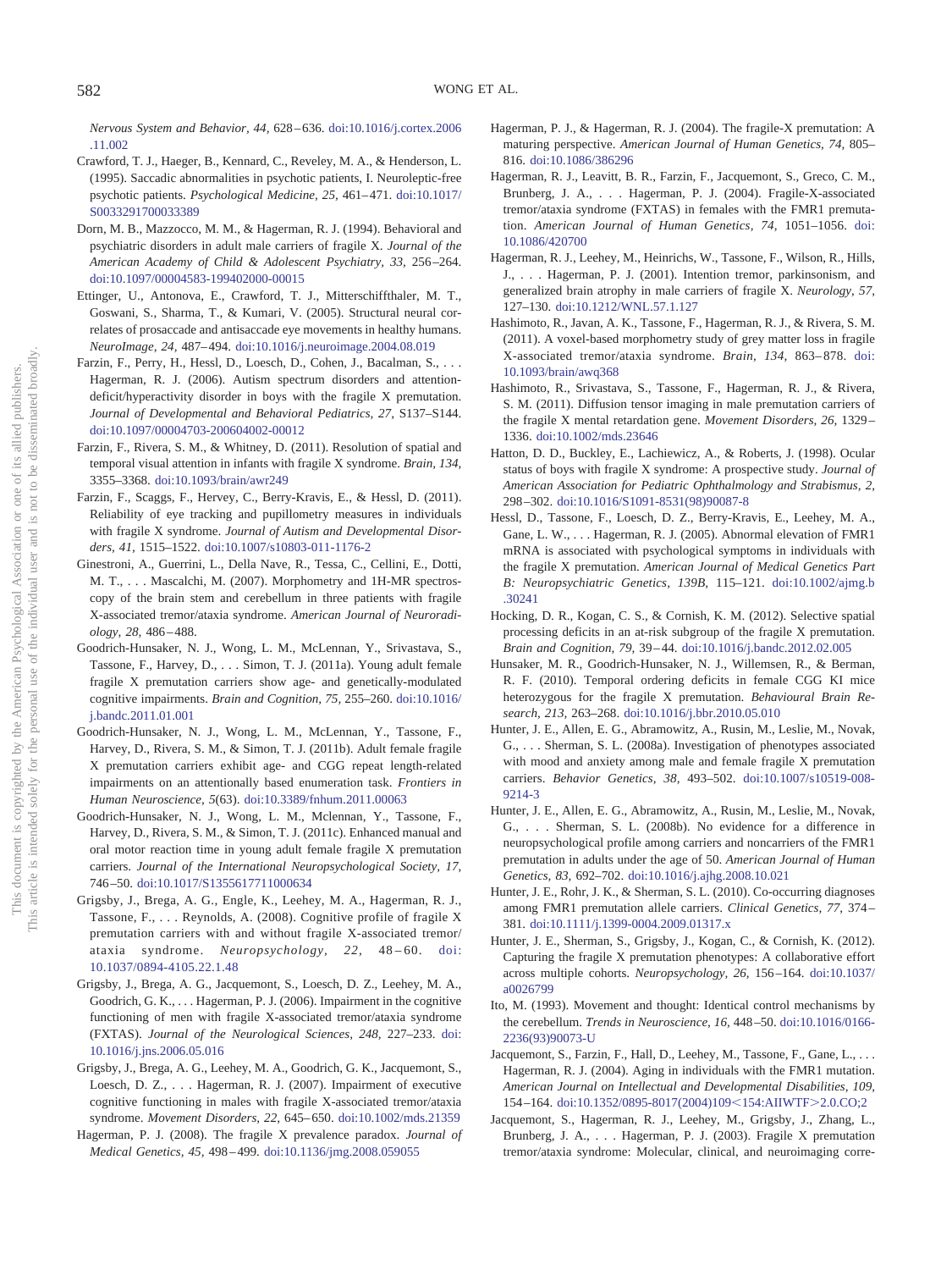lates. *American Journal of Human Genetics, 72,* 869 – 878. doi:10.1086/ 374321

- Kenneson, A., Zhang, F., Hagedorn, C. H., & Warren, S. T. (2001). Reduced FMRP and increased FMR1 transcription is proportionally associated with CGG repeat number in intermediate-length and premutation carriers. *Human Molecular Genetics, 10,* 1449 –1454. doi: 10.1093/hmg/10.14.1449
- Kéri, S., & Benedek, G. (2009). Visual pathway deficit in female fragile X premutation carriers: A potential endophenotype. *Brain and Cognition, 69,* 291–295. doi:10.1016/j.bandc.2008.08.002
- Kéri, S., & Benedek, G. (2010). The perception of biological and mechanical motion in female fragile X premutation carriers. *Brain and Cognition, 72,* 197–201. doi:10.1016/j.bandc.2009.08.010
- Kéri, S., & Benedek, G. (2011). Fragile X protein expression is linked to visual functions in healthy male volunteers. *Neuroscience, 192,* 345– 350. doi:10.1016/j.neuroscience.2011.06.074
- Kéri, S., & Benedek, G. (2012). Why is vision impaired in fragile X premutation carriers? The role of fragile X mental retardation protein and potential FMR1 mRNA toxicity. *Neuroscience, 206,* 183–189. doi: 10.1016/j.neuroscience.2012.01.005
- Koekkoek, S. K. E., Yamaguchi, K., Milojkovic, B. A., Dortland, B. R., Ruigrok, T. J. H., Maex, R., . . . De Zeeuw, C. I. (2005). Deletion of FMR1 in Purkinje cells enhances parallel fiber LTD, enlarges spines, and attenuates cerebellar eyelid conditioning in fragile X syndrome. *Neuron, 47,* 339 –352. doi:10.1016/j.neuron.2005.07.005
- Kogan, C. S., Bertone, A., Cornish, K., Boutet, I., Der Kaloustian, V. M., Andermann, E., . . . Chaudhuri, A. (2004). Integrative cortical dysfunction and pervasive motion perception deficit in fragile X syndrome. *Neurology, 63,* 1634 –1639.
- Kogan, C. S., Turk, J., Hagerman, R. J., & Cornish, K. M. (2008). Impact of the Fragile X mental retardation 1 (FMR1) gene premutation on neuropsychiatric functioning in adult males without fragile X-associated Tremor/Ataxia syndrome: A controlled study. *American Journal of Medical Genetics Part B: Neuropsychiatric Genetics, 147B,* 859 – 872. doi:10.1002/ajmg.b.30685
- Koziol, L. F., Budding, D. E., & Chidekel, D. (2012). From movement to thought: Executive function, embodied cognition, and the cerebellum. *The Cerebellum, 11,* 505–525. doi:10.1007/s12311-011-0321-y
- Lasker, A. G., Mazzocco, M. M. M., & Zee, D. S. (2007). Ocular motor indicators of executive dysfunction in fragile X and Turner syndromes. *Brain and Cognition, 63,* 203–220. doi:10.1016/j.bandc.2006.08.002
- Leehey, M. A., Berry-Kravis, E., Goetz, C. G., Zhang, L., Hall, D. A., Li, L., . . . Hagerman, P. J. (2008). FMR1 CGG repeat length predicts motor dysfunction in premutation carriers. *Neurology, 70,* 1397–1402. doi: 10.1212/01.wnl.0000281692.98200.f5
- Levy, D. L., Mendell, N. R., LaVancher, G. A., Brownstein, J., Krastoshevsky, O., Teraspulsky, L.,... Holzman, P. S. (1998). Disinhibition in antisaccade performance in schizophrenia. In M. F. Lenzenweger & R. Dworkin (Eds.), *Origins and development of schizophrenia: Advances in experimental psychopathology* (pp. 185–210). Washington, DC: American Psychological Association Press. doi:10.1037/10305-007
- Loesch, D. Z., Churchyard, A., Brotchie, P., Marot, M., & Tassone, F. (2005). Evidence for, and a spectrum of, neurological involvement in carriers of the fragile X premutation: FXTAS and beyond. *Clinical Genetics, 67,* 412– 417. doi:10.1111/j.1399-0004.2005.00425.x
- Loesch, D. Z., Litewka, L., Brotchie, P., Huggins, R. M., Tassone, F., & Cook, M. (2005). Magnetic resonance imaging study in older fragile X premutation male carriers. *Annals of Neurology, 58,* 326 –330. doi: 10.1002/ana.20542
- Maino, D. M., Wesson, M., Schlange, D., Cibis, G., & Maino, J. H. (1991). Optometric Findings in the Fragile X-Syndrome. *Optometry and Vision Science, 68,* 634 – 640. doi:10.1097/00006324-199108000-00010
- Moore, C. J. (2004). The effect of pre-mutation of X chromosome CGG trinucleotide repeats on brain anatomy. *Brain, 127,* 2672–2681. doi: 10.1093/brain/awh256
- Moore, C. J., Daly, E. M., Schmitz, N., Tassone, F., Tysoe, C., Hagerman, R. J., . . . Murphy, D. G. M. (2004). A neuropsychological investigation of male premutation carriers of fragile X syndrome. *Neuropsychologia, 42,* 1934 –1947. doi:10.1016/j.neuropsychologia.2004.05.002
- Mostofsky, S. H., Mazzocco, M. M., Aakalu, G., Warsofsky, I. S., Denckla, M. B., & Reiss, A. L. (1998). Decreased cerebellar posterior vermis size in fragile X syndrome: Correlation with neurocognitive performance. *Neurology, 50,* 121–130. doi:10.1212/WNL.50.1.121
- Nigg, J. T. (2000). On inhibition/disinhibition in developmental psychopathology: Views from cognitive and personality psychology and a working inhibition taxonomy. *Psychological Bulletin, 126,* 220 –246. doi:10.1037/0033-2909.126.2.220
- O'Halloran, C. J., Kinsella, G. J., & Storey, E. (2012). The cerebellum and neuropsychological functioning: A critical review. *Journal of Clinical and Experimental Neuropsychology, 34,* 35–56. doi:10.1080/13803395 .2011.614599
- Primerano, B., Tassone, F., Hagerman, R. J., Hagerman, P., Amaldi, F., & Bagni, C. (2002). Reduced FMR1 mRNA translation efficiency in fragile X patients with premutations. *RNA, 8,* 1482–1488.
- Ramnani, N. (2006). The primate cortico-cerebellar system: Anatomy and function. *Nature Reviews Neuroscience, 7,* 511–522. doi:10.1038/ nrn1953
- Reiss, A. L., Freund, L., Tseng, J. E., & Joshi, P. K. (1991). Neuroanatomy in fragile X females: The posterior fossa. *American Journal of Human Genetics, 49,* 279 –288.
- Roberts, J. E., Bailey, D. B., Jr., Mankowski, J., Ford, A., Sideris, J., Weisenfeld, L. A.,... Golden, R. N. (2009). Mood and anxiety disorders in females with the FMR1 premutation. *American Journal of Medical Genetics Part B: Neuropsychiatric Genetics, 150B,* 130 –139.
- Seltzer, M. M., Barker, E. T., Greenberg, J. S., Hong, J., Coe, C., & Almeida, D. (2012). Differential sensitivity to life stress in FMR1 premutation carrier mothers of children with fragile X syndrome. *Health Psychology, 31,* 612– 622. doi:10.1037/a0026528
- Sevin, M., Kutalik, Z., Bergman, S., Vercelletto, M., Renou, P., Lamy, E., & Jacquemont, S. (2009). Penetrance of marked cognitive impairment in older male carriers of the FMR1 gene premutation. *Journal of Medical Genetics, 46,* 818 – 824. doi:10.1136/jmg.2008.065953
- Sled, J. G., Zijdenbos, A. P., & Evans, A. C. (1998). A nonparametric method for automatic correction of intensity nonuniformity in MRI data. *IEEE Transactions on Medical Imaging, 17,* 87–97. doi:10.1109/42 .668698
- Stoodley, C. J., & Schmahmann, J. D. (2010). Evidence for topographic organization in the cerebellum of motor control versus cognitive and affective processing. *Cortex, A Journal Devoted to the Study of the Nervous System and Behavior, 46,* 831– 844. doi:10.1016/j.cortex.2009 .11.008
- Sulkowski, G. M., & Kaufman, L. M. (2008). Oculomotor abnormalities in a patient with fragile X-associated tremor/ataxia syndrome. *Journal of American Association for Pediatric Ophthalmology and Strabismus, 12,* 195–196. doi:10.1016/j.jaapos.2007.10.010
- Tassone, F., Adams, J., Berry-Kravis, E. M., Cohen, S. S., Brusco, A., Leehey, M. A.,... Hagerman, P. J. (2007). CGG repeat length correlates with age of onset of motor signs of the fragile X-associated tremor/ataxia syndrome (FXTAS). *American Journal of Medical Genetics Part B: Neuropsychiatric Genetics, 144B,* 566 –569.
- Tassone, F., Hagerman, R. J., Taylor, A. K., Gane, L. W., Godfrey, T. E., & Hagerman, P. J. (2000). Elevated levels of FMR1 mRNA in carrier males: A new mechanism of involvement in the fragile-X syndrome. *American Journal of Human Genetics, 66,* 6 –15. doi:10.1086/302720
- Tassone, F., Pan, R., Amiri, K., Taylor, A. K., & Hagerman, P. J. (2008). A rapid polymerase chain reaction-based screening method for identifi-